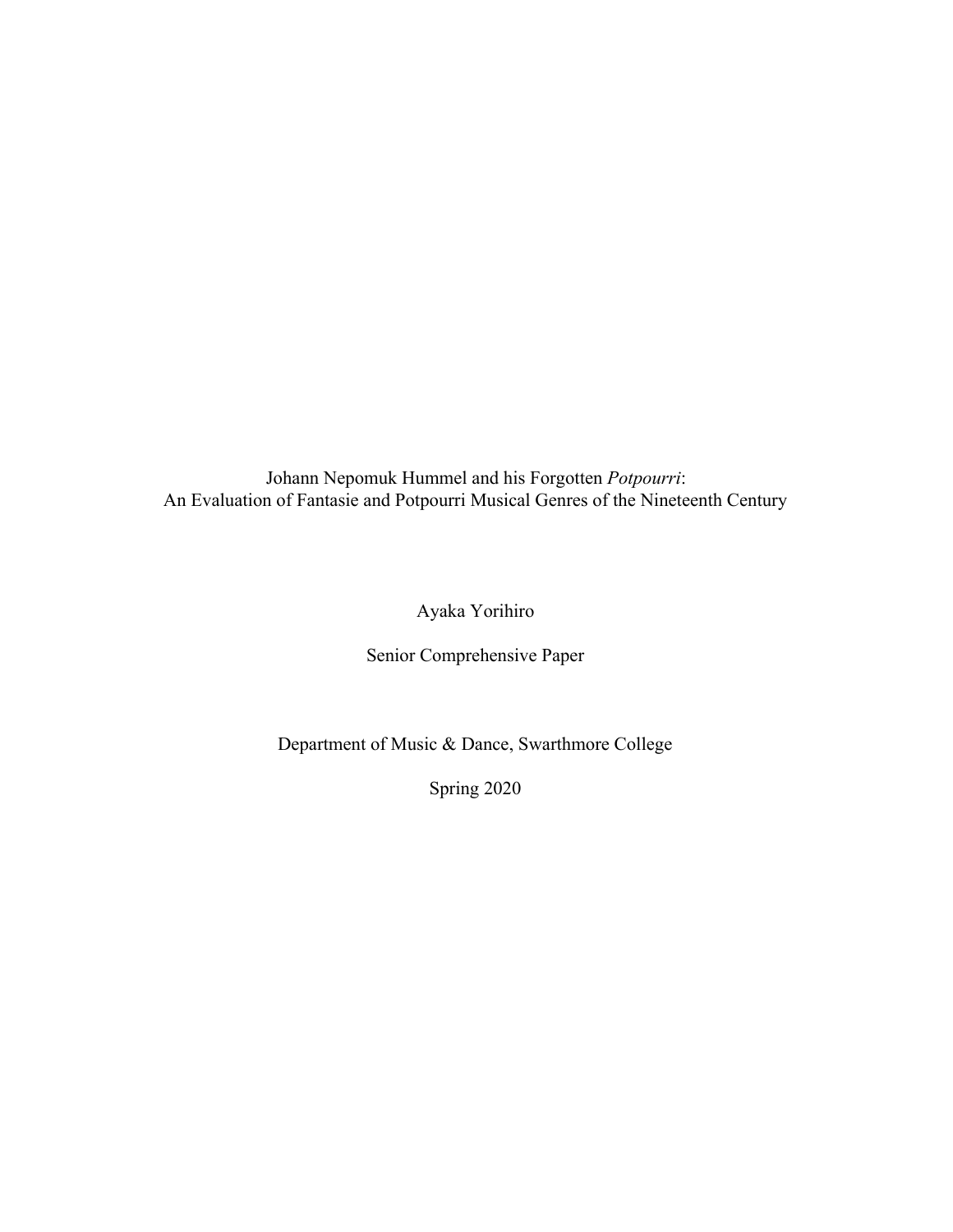## Acknowledgements

All of this would not have been possible without the extraordinary help of so many people. I would like to thank Professor Barbara Milewski for all of the academic and emotional support that she gave me through the process of writing my comps paper, especially given the recent crisis; Brad Gersh for helping me through the musical analyses and offering his insights into interesting parts of Hummel's piece; Carol Briselli for introducing me to this piece of music and supporting me through my four years at Swarthmore as I took on many challenges as a violist; Donna Fournier and the astonishing library staff for finding me sources even in remote circumstances; the wonderful Music Department faculty and staff for helping me learn more about and improve on performance, music theory, music history, ethnomusicology, and more throughout these four years; my mentors in the Computer Science department for always giving me emotional support and being accommodating; my dear friends for listening to me talk about all of this material and reminding me that I need to give myself breaks; Official HIGE DANdism for providing uplifting music that I repetitively listened to while drafting this paper; and last but not least, my family for always encouraging my love of all things but especially music, and guiding me to the finish line of college.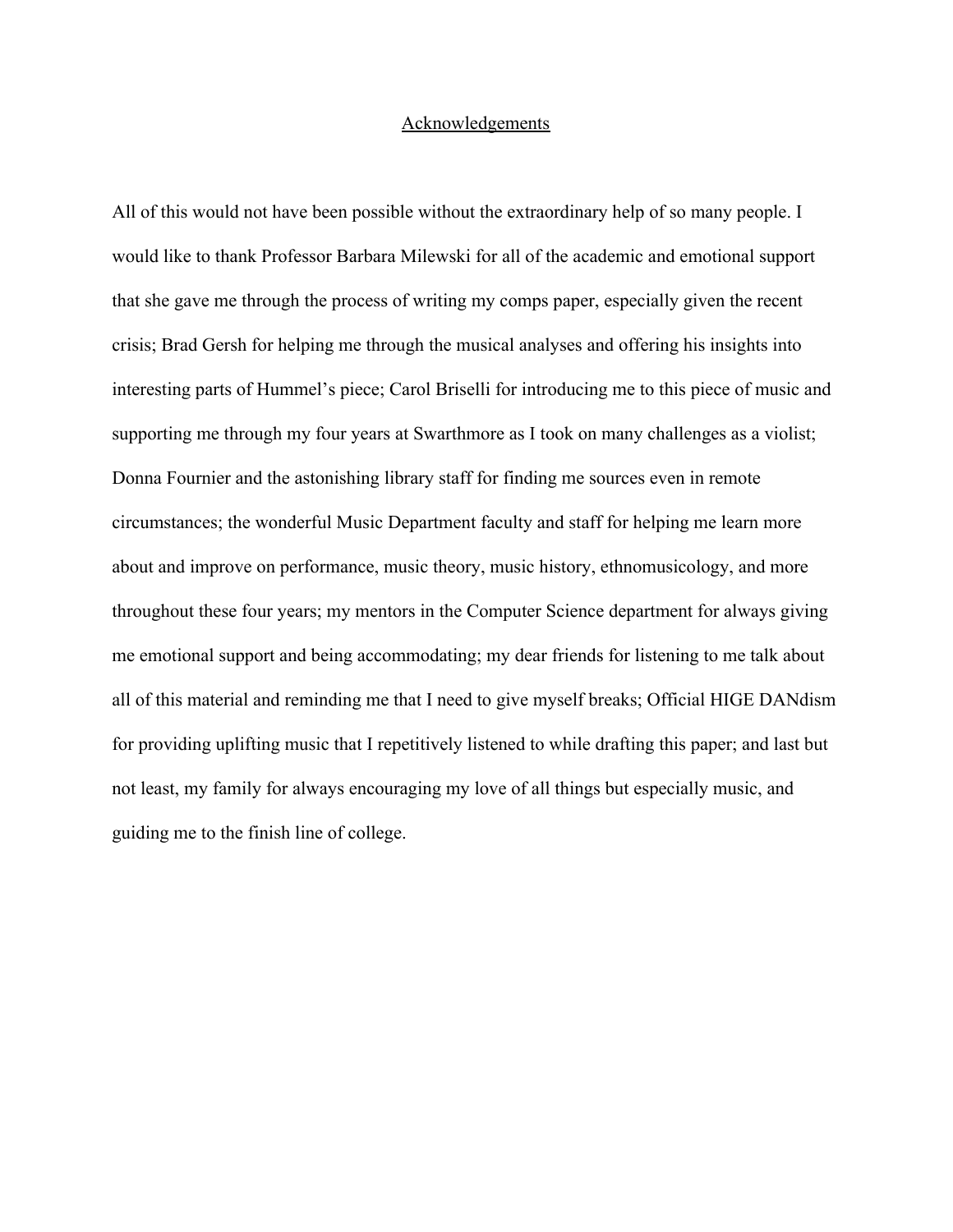## **Introduction**

Last spring, I asked my private lesson teacher for more viola repertoire from the nineteenth century. Generally speaking, the viola repertoire is sparse to say the least, and there are few pieces originally written for solo viola, especially from the nineteenth century. My teacher pointed me to Hummel, who I had never heard of before. Then again, many composers of viola repertoire are composers less known to the general public: Hoffmeister, Stamitz, Bruch, Vieuxtemps, just to name a few. A basic search for "Hummel Viola" on the video platform, YouTube, offered me a surprising variety of results: A seven-minute piece titled, "Fantasie for Viola and Piano;" "Fantasie for Viola and Orchestra" nearly three times as long, and a another 20-minute long piece titled "Potpourri (mit Fantasie) for Viola and Orchestra in G minor, op. 94." Interestingly, these and other variously titled selections all point more or less toward shorter and longer versions of the same piece, as evident from the introduction and conclusion that they each contain. A bit more research revealed that the piece seems to be most widely known to violists as an eight-minute work titled *Fantasie for Viola, Strings, and Two Clarinets* (commonly performed with a piano reduction), including a notable central quotation of Mozart's *Don Giovanni*. The *Fantasie* is a standard work in the viola repertoire, and remains a popular piece to this day, especially on conservatory curricula. With its dramatic introduction, *Don Giovanni* section, and dramatic conclusion containing shifts, ornamentation, and runs up a scale, the *Fantasie* is a great piece for violists who wish to showcase their skills with an entertaining and pleasant composition.

Surprisingly, the *Fantasie* is not the piece that Hummel originally composed, but rather a piece created and published by A.E. Fischer, Bremen, and Carl Fischer, New York in 1900, 63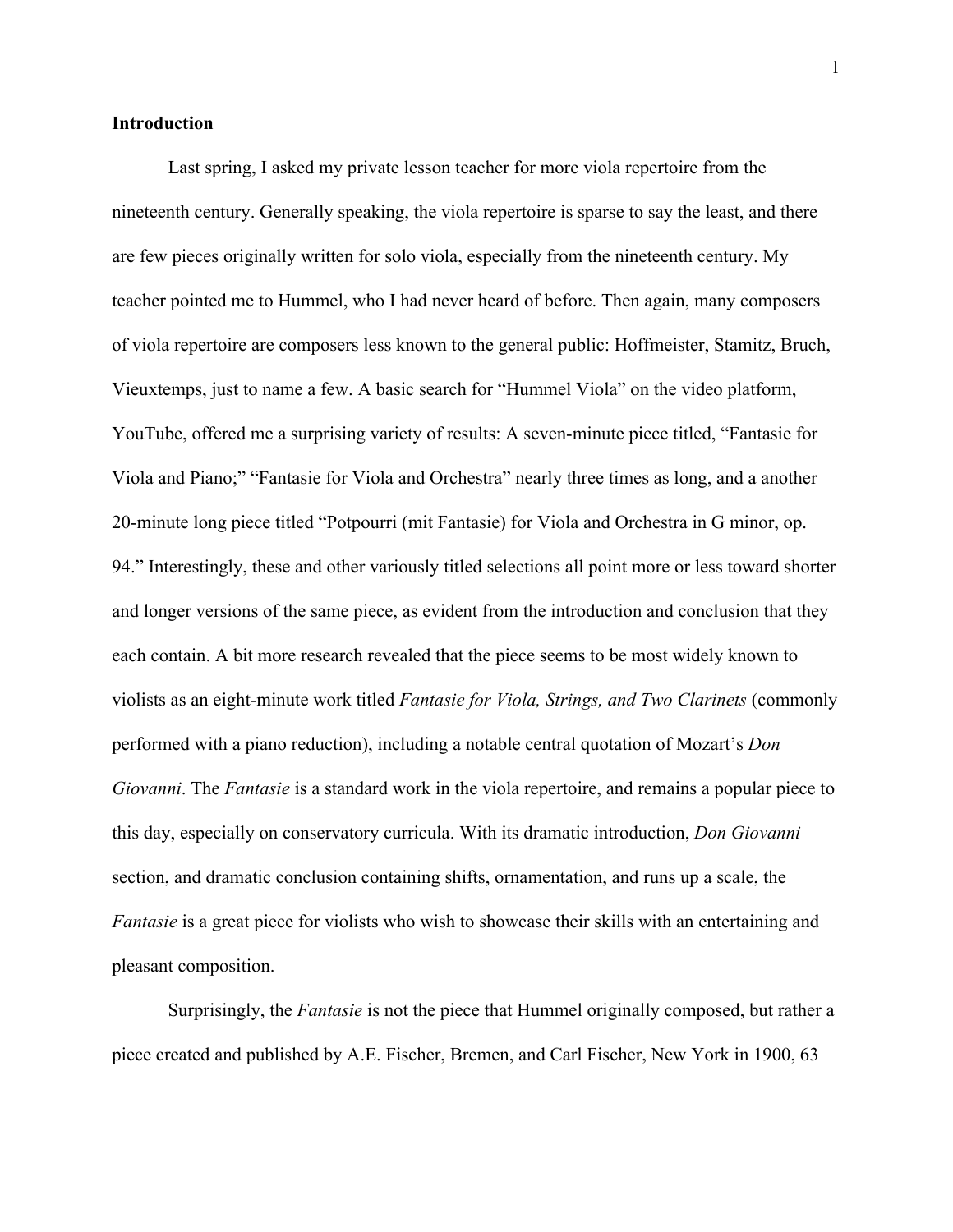years after Hummel's death. Hummel's piece, in fact, had a very different beginning. Composed in 1820 as *Potpourri for Viola and Orchestra (op. 94)*, it contained arrangements of not only arias from *Don Giovanni* but also from other operatic works by Mozart, as well as an aria by Rossini. Most interestingly, it contained an original central fugue, bringing the approximate length of the piece to 20 minutes. It was Fischer who years later excised the fugue and the excerpts from operas other than Don Giovanni. Those sections of the 1820 *Potpourri* contain more difficult passages and require stamina on the part of the performer, but the level of skill required to perform both pieces is not dramatically different. All of this raises a number of questions: why would Hummel create a piece that contained a learned fugue amidst reworkings of popular operatic arias by other well-known composers? Why would Fischer remove these passages from Hummel's work long after the composer's influence and status as a Classical-Romantic composer had waned?

This paper will first examine the generic form of the potpourri and its umbrella genre, the fantasie, during the first three decades of the nineteenth century. I will then explore the inclusion of several highly popular operatic arias in Hummel's *Potpourri*, looking at the manner in which themes from Mozart's *Don Giovanni*, *Le Nozze di Figaro*, *Die Entführung aus dem Serail*, as well as Rossini's *Tancredi,* are incorporated into the piece. I will also explore the significance of the original fugue material central to the piece, focusing on its structural function. Ultimately, I argue that Hummel's *Potpourri* reveals the ways in which composers working in various locations in Germany during this period navigated competing demands for musical entertainment in a shifting European musical landscape, especially between learned connoisseurs and a general public seeking lighter musical entertainment. Performer-composers, caught between these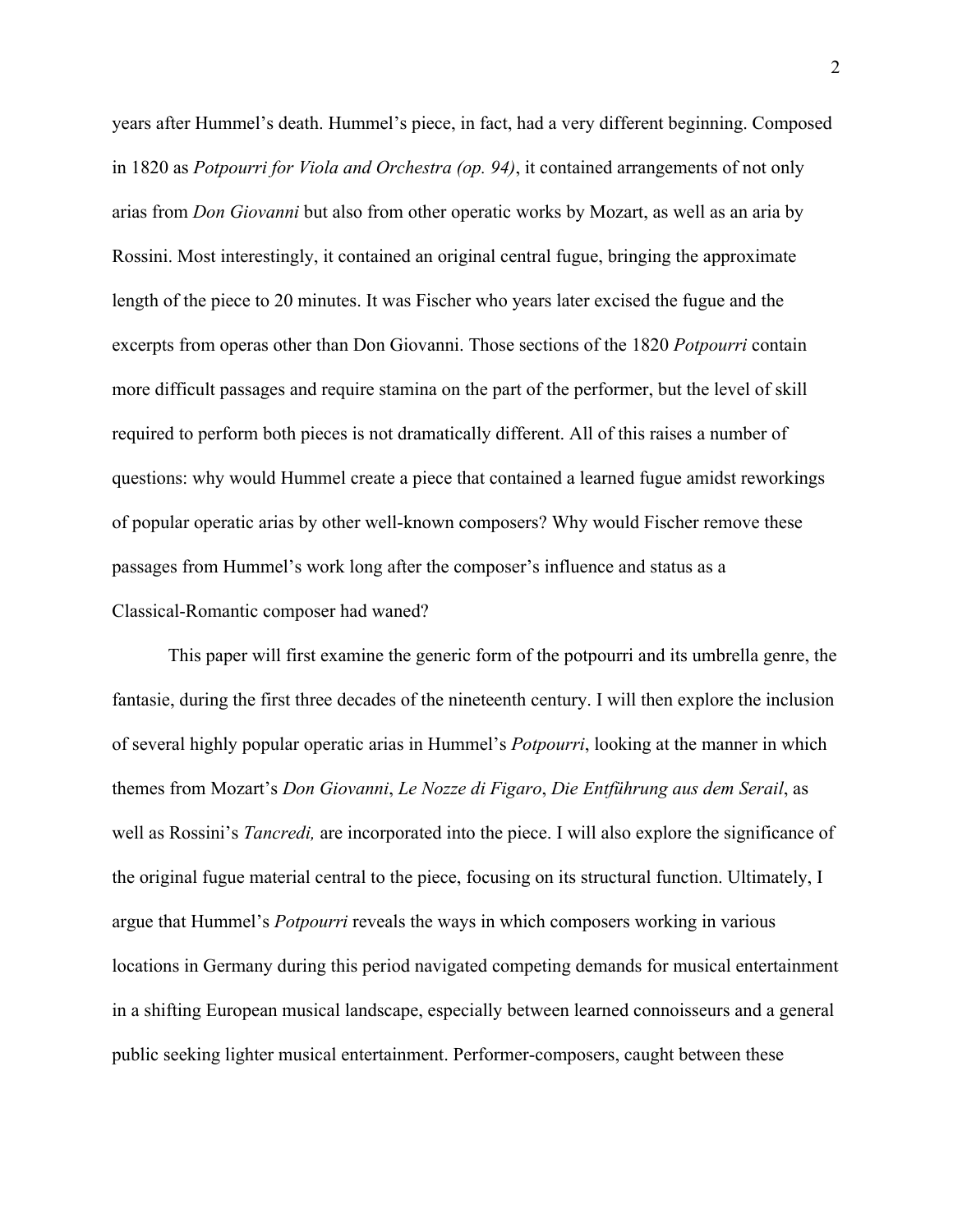competing interests, attempted to resolve this tension by improvising and composing potpourris and fantasies that could appeal to varying aesthetic interests simultaneously. As my paper will demonstrate, ultimately the growing rift between the notion of a "performer" and a "composer" resulted in the eventual decline in the popularity of the improvised potpourri and fantasie genres, and a separation between learned and popular musical styles was cleaved once and for all, making it unpalatable to compose instrumental musical works that catered to such popular and learned tastes at once.

#### *The Fantasie, Potpourri, and Key Players*

By definition, the fantasie is a "piece freely constructed without a definite formal scheme."<sup>1</sup> The potpourri genre is generally characterized as a "medley of various melodies [that are] in no way related to each other."<sup>2</sup> During the first three decades of the nineteenth century, the term potpourri often referred to a subgenre of the fantasie, a freely constructed improvisatory work consisting of a medley of excerpts from popular pieces: "well-known opera melodies of various composers were chosen with a view to bundling them together into a charming bouquet, to which the musical florist then added his own more or less fitting introductions, transitions, and finales."<sup>3</sup>

Improvisation occupied an essential role in the musical training of most advanced keyboardists and composers during the early nineteenth century. Subsequently, many instrumental performers incorporated improvised works as an integral part of their concerts. Improvising a fantasie at the end of a concert, a pianist was able to connect with the audience

<sup>1</sup> Hugo Leichtentritt, *Musical form.* [1st English ed.]. (Cambridge: Harvard University Press, 1951). 174 <sup>2</sup> Leichtentritt, *Musical form.* [1st English ed.]. 196

<sup>3</sup> Johann Nepomuk Hummel, *Potpourri for Viola and Orchestra - Piano Reduction (op. 94)*. Edited by Norbert Gertsch and Johanna Steiner. (Munich: G.Henle Verlag, 2007)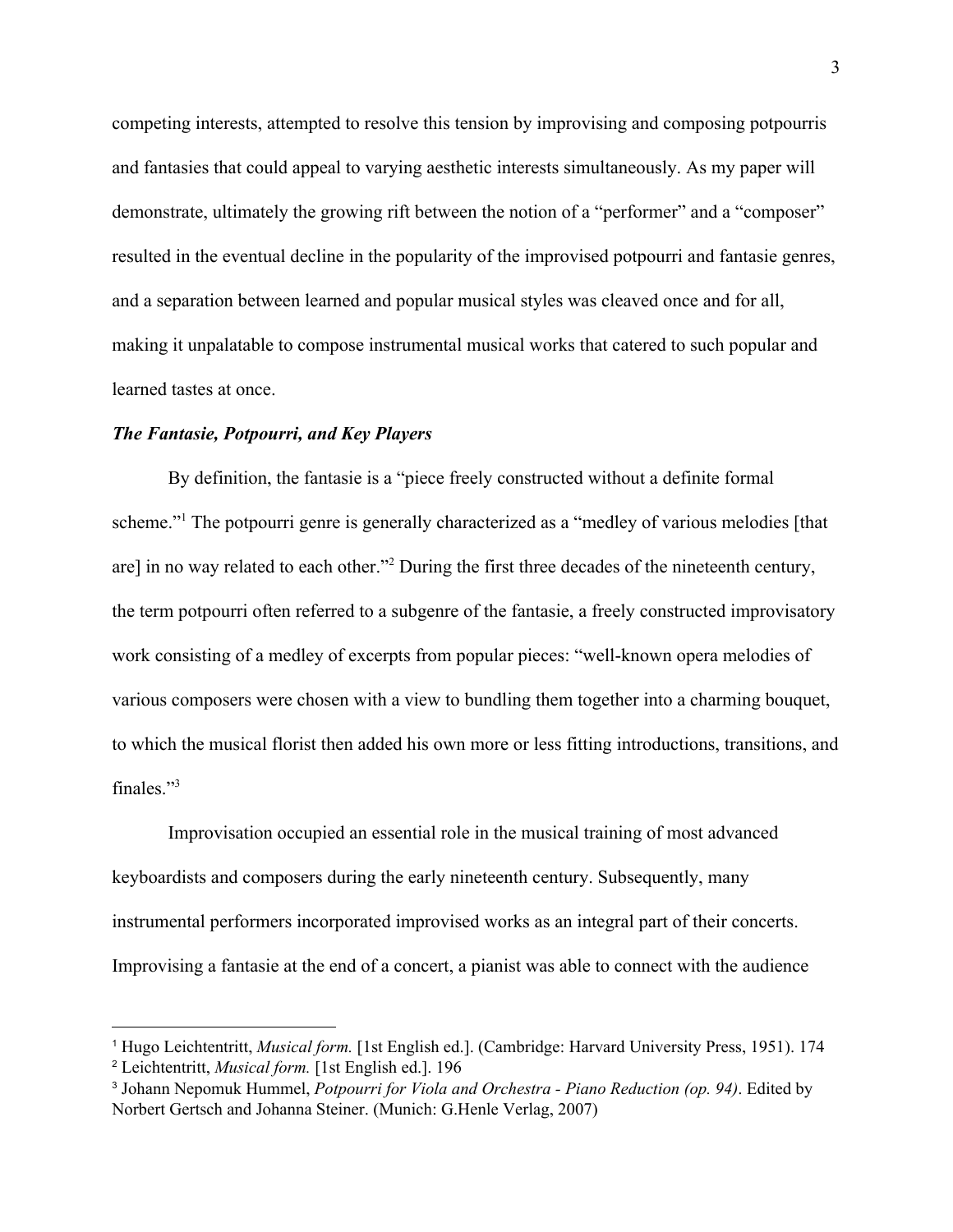and display the essence of his or her creative skills: "Improvisations authorized their players to call themselves learned professionals, ready and able to produce music and communicate actively with the public, rather than through the cultural capital of aristocratic patronage and institutional affiliation."<sup>4</sup> While at this time the bulk of a pianist's concert involved pieces written by other composers, providing an opportunity to showcase their technical abilities, the fantasie at concert's end showcased the pianist's personal creativity and knowledge. In some cases, a learned pianist would ask for themes from the audience to improvise and string together. Additionally, pianists evoked various styles in their improvisations: "free fugues, Italianate *cantilena*, the north German free fantasia style, or the more modern genre of the potpourri, with its free loose, variative treatment of popular melodies."<sup>5</sup>

One of the key performer-composers who cultivated this culture was Austrian pianist, composer, teacher and conductor Johann Nepomuk Hummel (1778-1837). A student of Mozart granted the honored title of grand-ducal Kapellmeister at Weimar in 1818, Hummel had "an aura of tradition and learnedness," and was known at the time to be a sensation and possibly one of Europe's greatest pianists: "it was said that without seeing Goethe and hearing Hummel play, no visit to [Weimar] was complete."<sup>6</sup> Hummel had a reputation as one of the most distinguished pianists and composers of the day, on par with Beethoven as one of his rival contemporaries. At a time when cults surrounded individual performer-composers, Hummel was placed in a position where he was frequently compared to Beethoven. While Hummel struggled and ultimately

<sup>4</sup> Dana A. (Dana Andrew) Gooley, *Fantasies of Improvisation: Free Playing in Nineteenth-Century Music* (New York: Oxford University Press, 2018), 65

<sup>5</sup> Gooley, *Fantasies of Improvisation: Free Playing in Nineteenth-Century Music*, 65

<sup>6</sup> Gooley, *Fantasies of Improvisation: Free Playing in Nineteenth-Century Music*, 79; Joel Sachs and Mark Kroll, "Hummel, Johann Nepomuk," (Grove Music Online: 2001)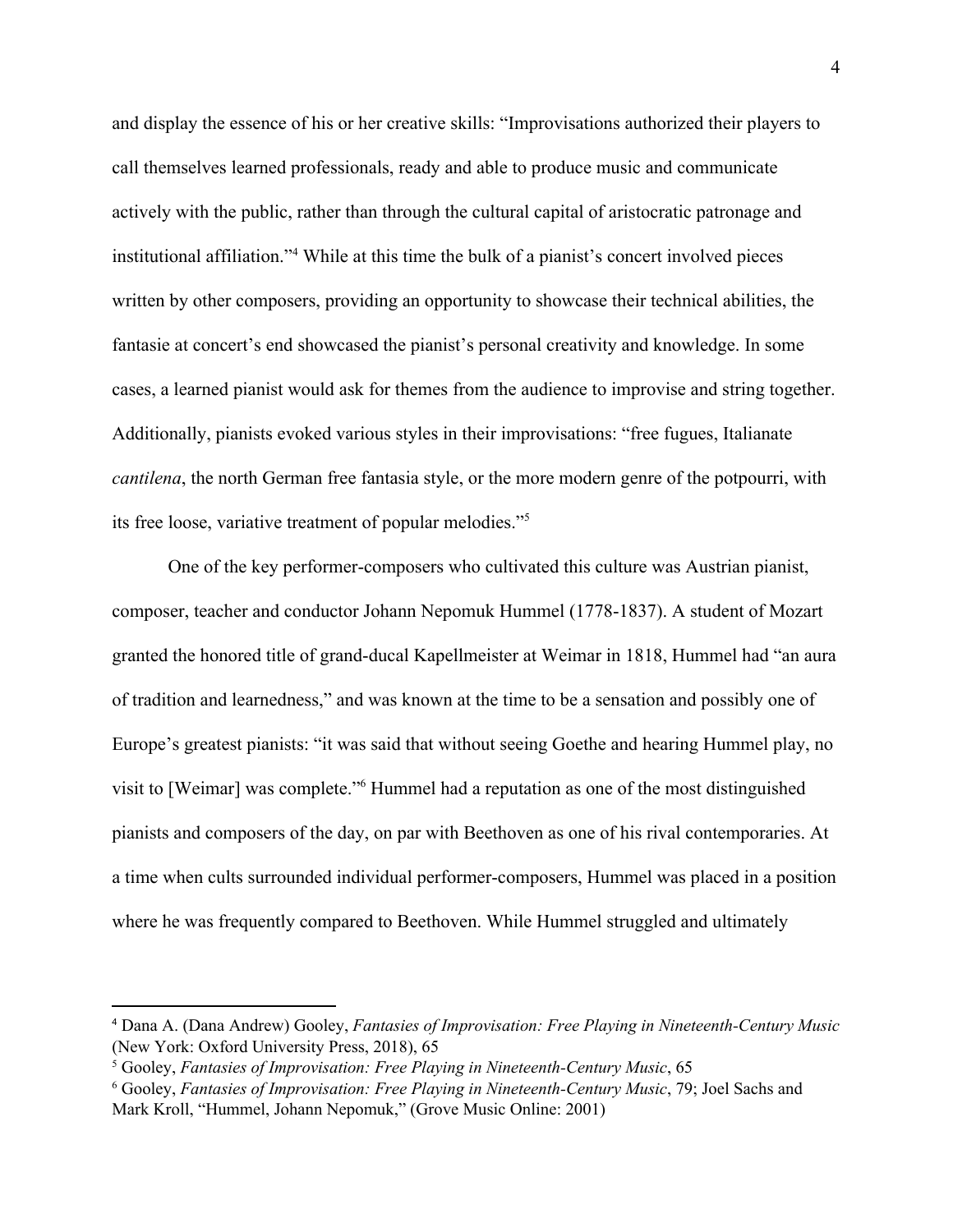"accepted the second-place status to which he was often consigned," performing in the concert hall as a virtuoso pianist allowed Hummel to shine in ways that his rival could not, especially after 1800 when the latter suffered from progressive loss of hearing.<sup>7</sup> Beethoven was a virtuoso in his own right, but Hummel's "purling, brilliant style, well calculated to suit the manner of the time" frequently won the hearts of his audiences, even those who were sided with Beethoven.<sup>8</sup> The composer's skill as a virtuoso pianist and his rank as a Kapellmeister additionally offered Hummel the approval of many highly regarded critics. Including fugal, imitative, and contrapuntal passages into his works, Hummel generally strove to satisfy the demands of higher-end critics to incorporate learned elements within his fantasies.<sup>9</sup> This was rare among his contemporaries. Simultaneously, he won the heart of the public by choosing familiar tunes and elaborating on them in a fashion that allowed the listener to easily identify them. As Kapellmeister, he primarily worked as a conductor to the court theater, dealing with a varied repertoire, "including works by the most important composers of the past (especially Mozart) and, over the years, newer operas by Weber, Rossini, Auber, Meyerbeer, Halévy, Spohr and Bellini<sup>"10</sup>

The specific themes Hummel employed varied on occasion, but suited the interests of the public and Hummel's needs for improvisation:

"By asking the audience to suggest themes for improvisation, he looped the audience in while simultaneously claiming the artist's sovereign right to deconstruct the themes. He most often chose tuneful melodies from French and German comic operas, with clear and balanced phrases, simple harmonies, and clearly defined sub-phrases that lend themselves to sequencing and development. Florid Italianate melodies almost never appear, perhaps

<sup>7</sup> Mark Kroll. *Johann Nepomuk Hummel: a Musician's Life and World*. (Lanham, Md: Scarecrow Press, 2007), 57

<sup>8</sup> Kroll. *Johann Nepomuk Hummel: a Musician's Life and World*. page 58; Original quote from Thayer and Forbes, *Thayer's Life of Beethoven*, 368-69

<sup>9</sup> Gooley, *Fantasies of Improvisation: Free Playing in Nineteenth-Century Music*, 71

<sup>10</sup> Sachs and Kroll. 2001. *Hummel, Johann Nepomuk.*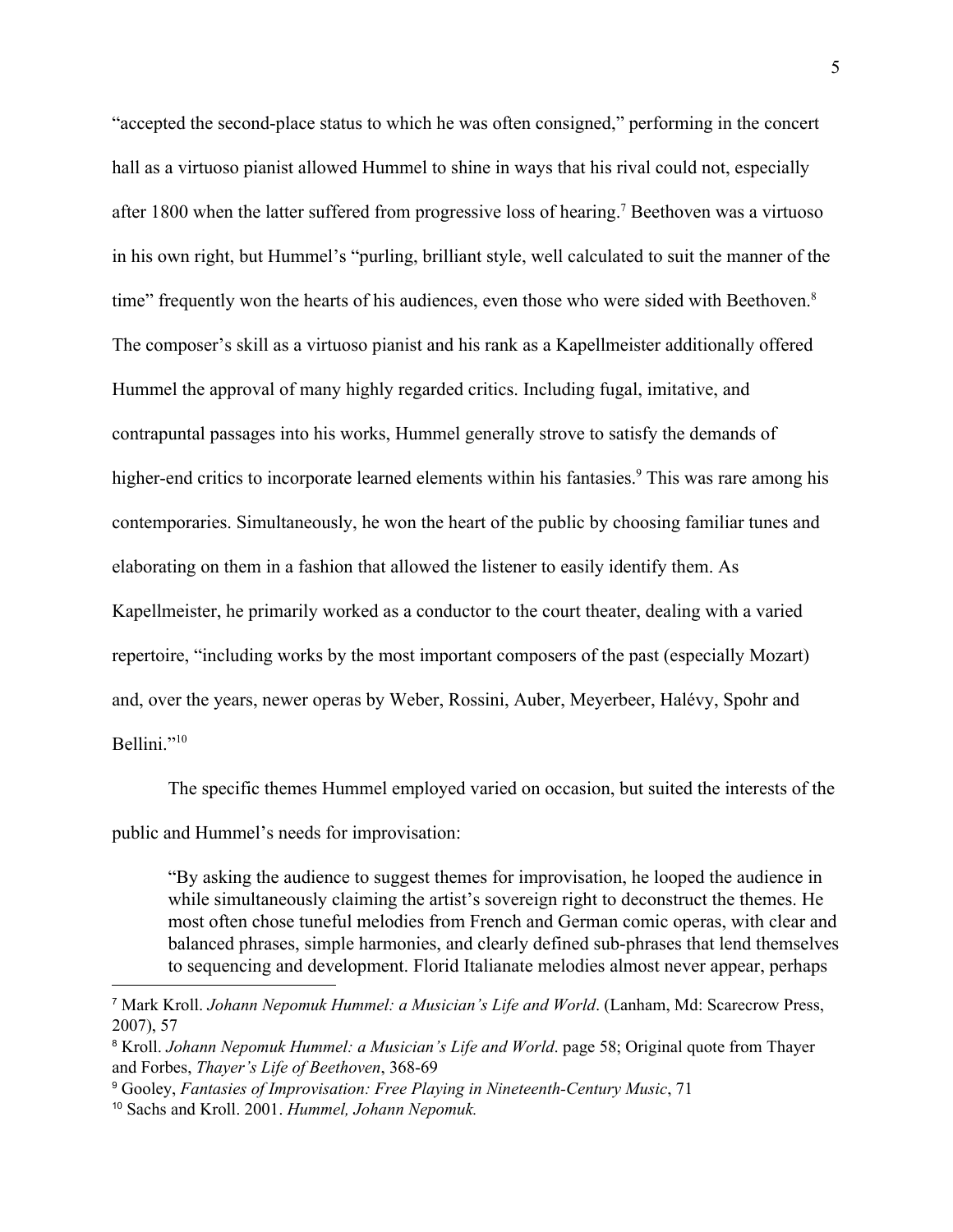because they resist breakdown into subsidiary motives. He improvised so often on 'Là ci darem la mano' and 'Fin ch'han dal vino' from *Don Giovanni* that many suspected he knew what audiences would request and engineered the choice of melodies to suit his own strengths."<sup>11</sup>

When Hummel incorporated a "known theme," it seemed "less in order to vary it than to treat it freely in many forms, with several turns of phrase and in several styles."<sup>12</sup> While improvising his fantasies, Hummel employed a common order of operations - a free slow introduction, followed by elaboration of themes that lead to a climactic fugue, followed by a brilliant finale - one utilized by his contemporaries as well. Hummel's fantasies achieved a delicate balance between the learned and popular elements; that balance allowed both connoisseurs and the public to enjoy the same improvised music: "[Hummel's fantasies] modeled a utopian vision, a social 'fantasy' in which people belonging to different social groups with unequal levels of knowledge and education co-existed in a mutually beneficial and harmonious alignment of interests."<sup>13</sup>

Ignaz Moscheles (1794-1870), a Bohemian pianist and composer of Jewish descent who was Hummel's longtime friend, colleague, as well as closest rival in free improvisation, could be characterized as an artist who appealed toward the popular end of the spectrum, while also incorporating skillful elements that deviated from expected learned elements. Unlike Hummel, Moscheles never had the distinguished titles of Kapellmeister or Musikdirektor, and instead made his living as a freelance composer, touring composer-pianist, and teacher. He travelled throughout Germany, Paris, London, and Prague as a recitalist during the years 1815 to 1825, and gave concert tours in Britain and elsewhere in Europe throughout the 1830s - indicating the

<sup>11</sup> Gooley, *Fantasies of Improvisation: Free Playing in Nineteenth-Century Music*, 73-74

<sup>12</sup> Gooley, *Fantasies of Improvisation: Free Playing in Nineteenth-Century Music*, 74

<sup>13</sup> Gooley, *Fantasies of Improvisation: Free Playing in Nineteenth-Century Music*, 77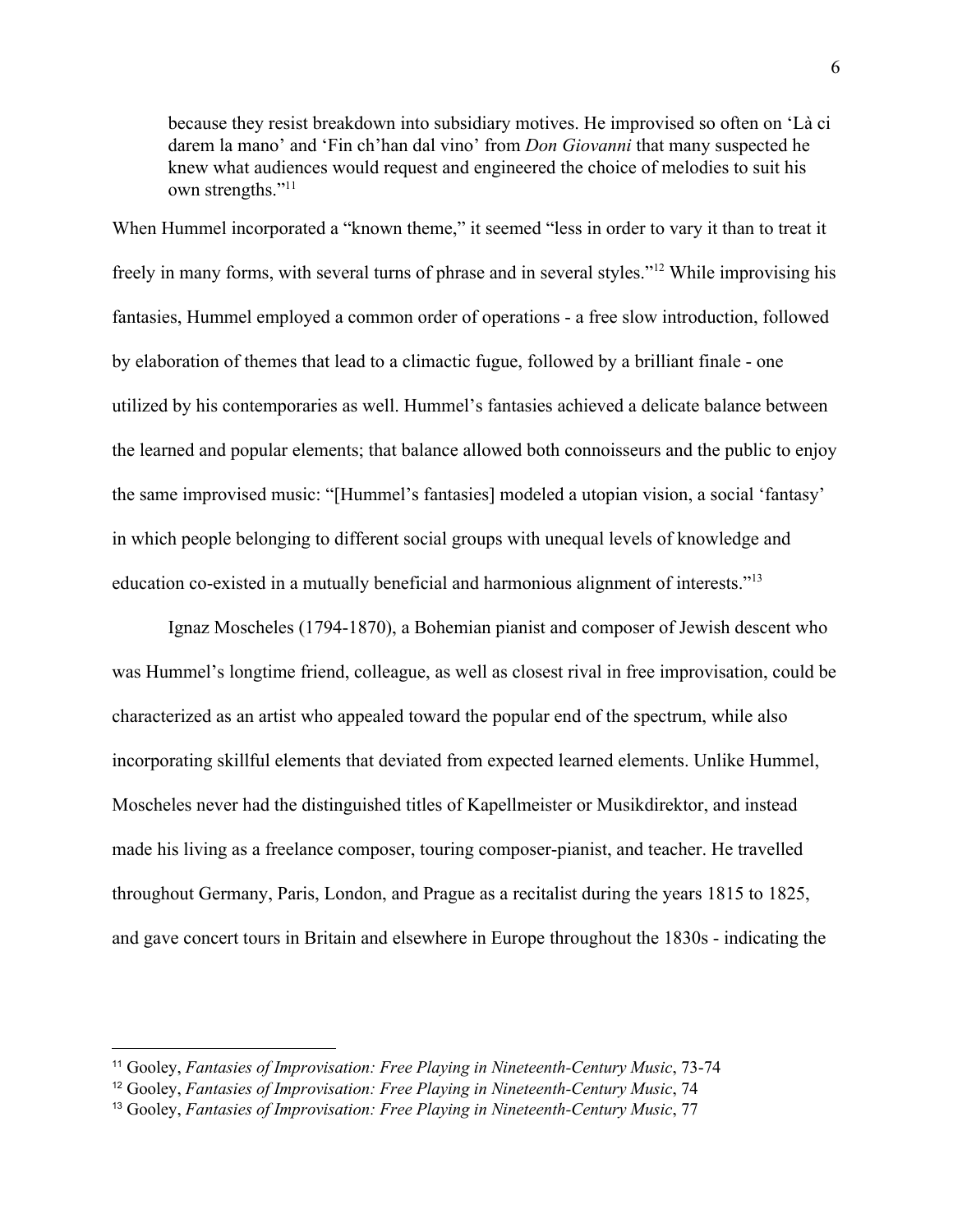success and popularity he had as a performing pianist throughout the beginning of the nineteenth century.

As a performer of fantasies, Moscheles was more interested in combining and interweaving preexisting popular melodies than the inclusion of learned elements into his work. This is demonstrated in the critical reception: "they were rather artificially assembled melodies, variations on known themes--in short, much more like musical potpourris than creations of the moment  $[i.e.]$  (fantasy)."<sup>14</sup> Additionally, Moscheles was known for his tendency to ask the audience for tunes to improvise on, lending greater potential for engagement from the audience. While Moscheles indeed integrated fugues into his fantasies on occasion, the fugues were given a different weight: "[Moscheles] took a fugal subject from Handel but did not improvise a fugue as Hummel would have. This was clearly a choice and not a matter of ability. Moscheles was capable of turning on the counterpoint when necessary."<sup>15</sup> For example, in 1826, a critic noted on Moscheles's improvisation that featured a clear juxtaposition of very different tunes - one from the comic opera *Le maçon* by Auber, and a Handel oratorio melody - in which Moscheles placed greater weight on the former, elaborating on the more lightweight melody throughout the piece, to its glamorous coda. Instead of counterpoint in fugue, Moscheles frequently exhibited his knowledge and skill of thoroughbass and chordal harmony. In an indication of his aesthetic principles, Moscheles wrote: "the treatment of a melody, and the clearness as well as unity and an interesting fusion of the leading subjects, are the most important ingredients in a composition."<sup>16</sup> The performer-composer abided by these standards by creating relations

<sup>14</sup> Gooley, *Fantasies of Improvisation: Free Playing in Nineteenth-Century Music*, 80

<sup>15</sup> Gooley, *Fantasies of Improvisation: Free Playing in Nineteenth-Century Music*, 81

<sup>16</sup> Gooley, *Fantasies of Improvisation: Free Playing in Nineteenth-Century Music*, 81-82; Original Quote from Charlotte Moscheles and Ignaz Moscheles, *Recent Music and Musicians*, 207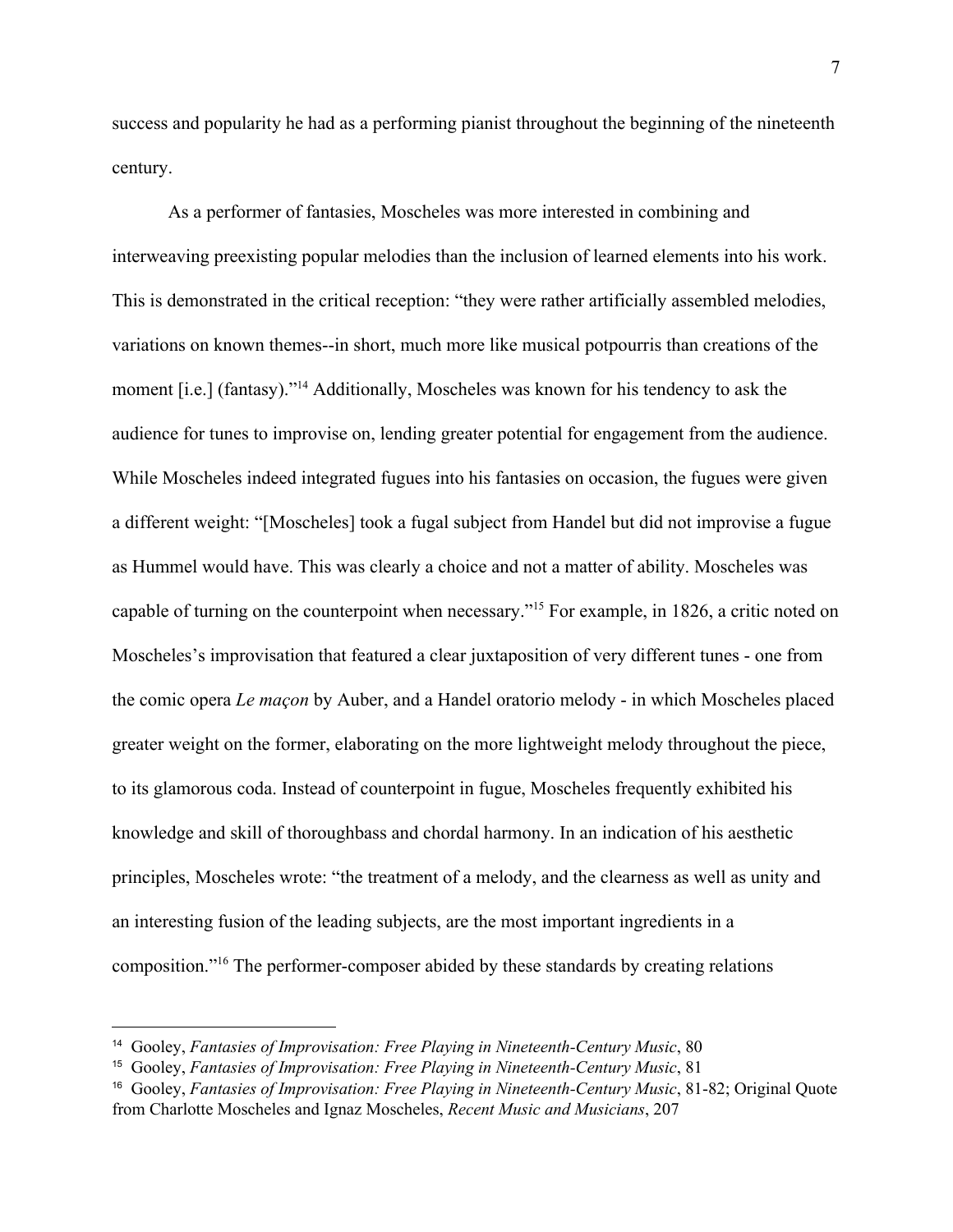between thematic fragments of distinctively different styled pieces. Moscheles also abandoned the formulaic structure of the free Fantasie that Hummel and other contemporaries used, speaking to Moscheles's flexibility and spontaneity. Moreover, Moscheles had a wider range of repertoire - "comic operas, Handel choruses, French *vaudeville* tunes, and the florid melodies of Rossini, the latter mostly avoided by improvisers," along with folk songs. He was also more willing to improvise on unfamiliar pieces than his contemporaries.<sup>17</sup> In these ways, Moscheles established himself not only as a skillful improviser but a rather distinctive one true to his particular interests while also appealing to the general public's musical tastes.

# *Opera and popular tunes*

Both Hummel and Moscheles incorporated popular tunes of the day, but what precisely was well-loved during the time? Let us additionally examine another musical culture in the early Nineteenth Century - changes in the operatic tradition. Historically, the beginning of the Nineteenth Century is a complicated time, marked by socio-political unrest in the aftermath of the French Revolution, including the Napoleonic wars and Napoleon's dramatic rise and fall as emperor. With the collapse of the preexisting socioeconomic status quo that followed the French Revolution, aristocratic patronage no longer became the single source of support for composers,leading to a redefinition of the composer as an artist rather than a servant. While this meant that composers needed to actively attract audiences and supporters, this also opened the door for certain composers, such as Rossini, to gain recognition and fame that was previously unimaginable.

<sup>17</sup> Gooley, *Fantasies of Improvisation: Free Playing in Nineteenth-Century Music*, 85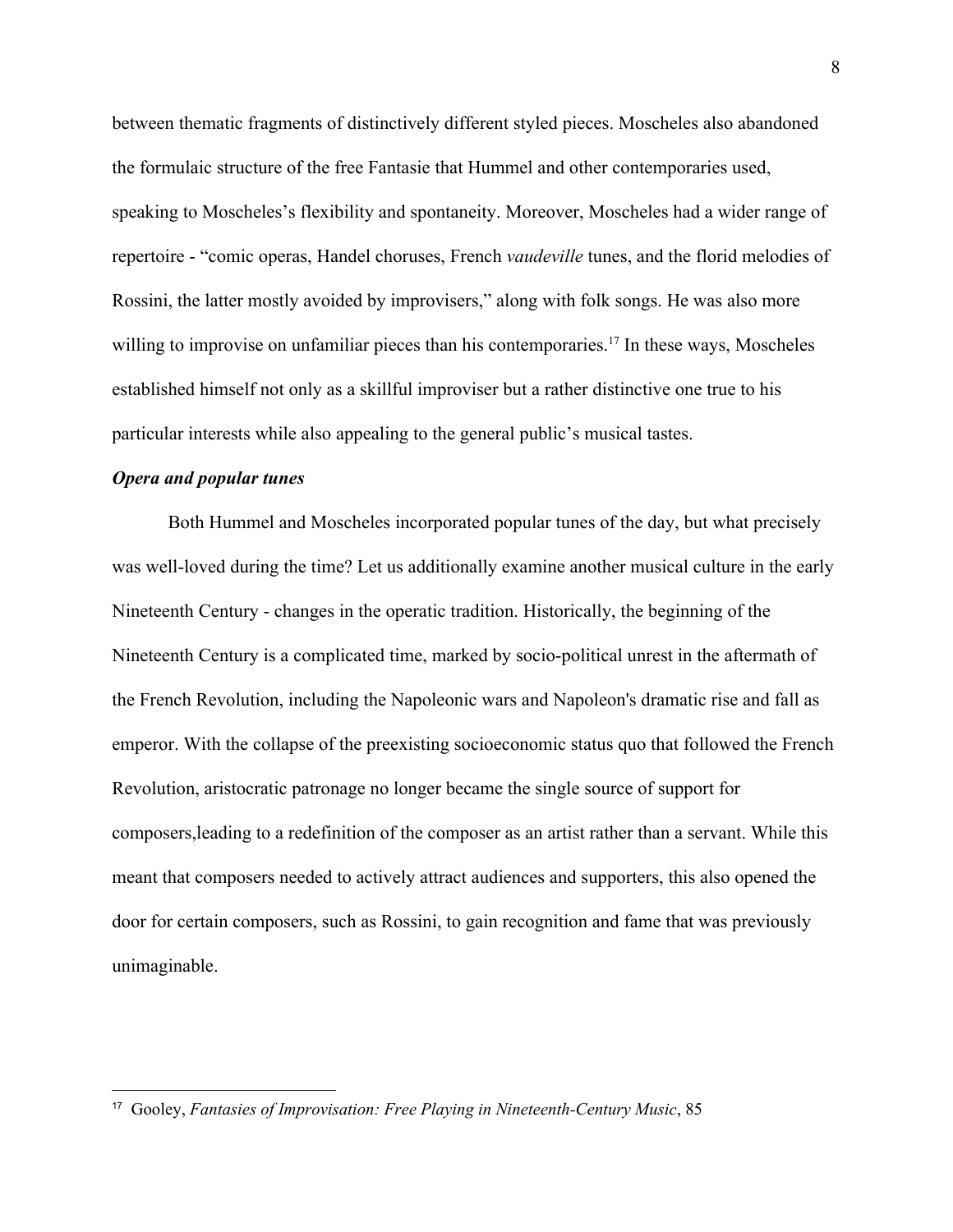During this time, the German speaking lands went through a transition of taste,

developing a preference for grandiose, grave, and more serious operas. With the sociopolitical emergence of the bourgeoisie as a new force, nationalism in German opera was also cultivated. Works with librettos in languages other than German, as well as works by foreign composers, were increasingly rejected by the German musical community. Instead, works like Mozart's *Die Zauberflöte* were canonized as the beginnings of a genre consisting of "serious opera in German that aspired to grandiose, even transcendental status."<sup>18</sup> In the realm of a newly emerging German operatic scene, Mozart quickly became a central figure, especially after his death. His works were canonized, and many theorized about the importance of Mozart's works in promoting the use of supernatural and magical plots by giving those elements more weight in serious plots.<sup>19</sup>

On the other hand, the Italian speaking lands enjoyed the rise of Rossini, whose legacy consisted of not only opera seria, but also pleasurable comic operas with beautiful melodic writing. One could characterize Rossini's style as one representative of the "Restoration" period. Similar to the time period where political radicalism loosened, leading to some number of previous monarchs and rulers attempt to regain their status, Rossini's lack of radicalism and innovation was displayed both by his tendency to reuse the same melodic writing in comic and serious plots, and his frequent, possibly excessive, use of embellishment and ornamentation. Rossini's success started in 1813 with his comic *L'Italiana in Algieri* and his *opera seria Tancredi*, which were both first performed in Venice. Later, Rossini's comic operas gained more

<sup>18</sup> Carolyn Abbate and Roger Parker. *A History of Opera* Updated edition. (New York:W.W. Norton & Company, 2015), 174  $19$  Ibid.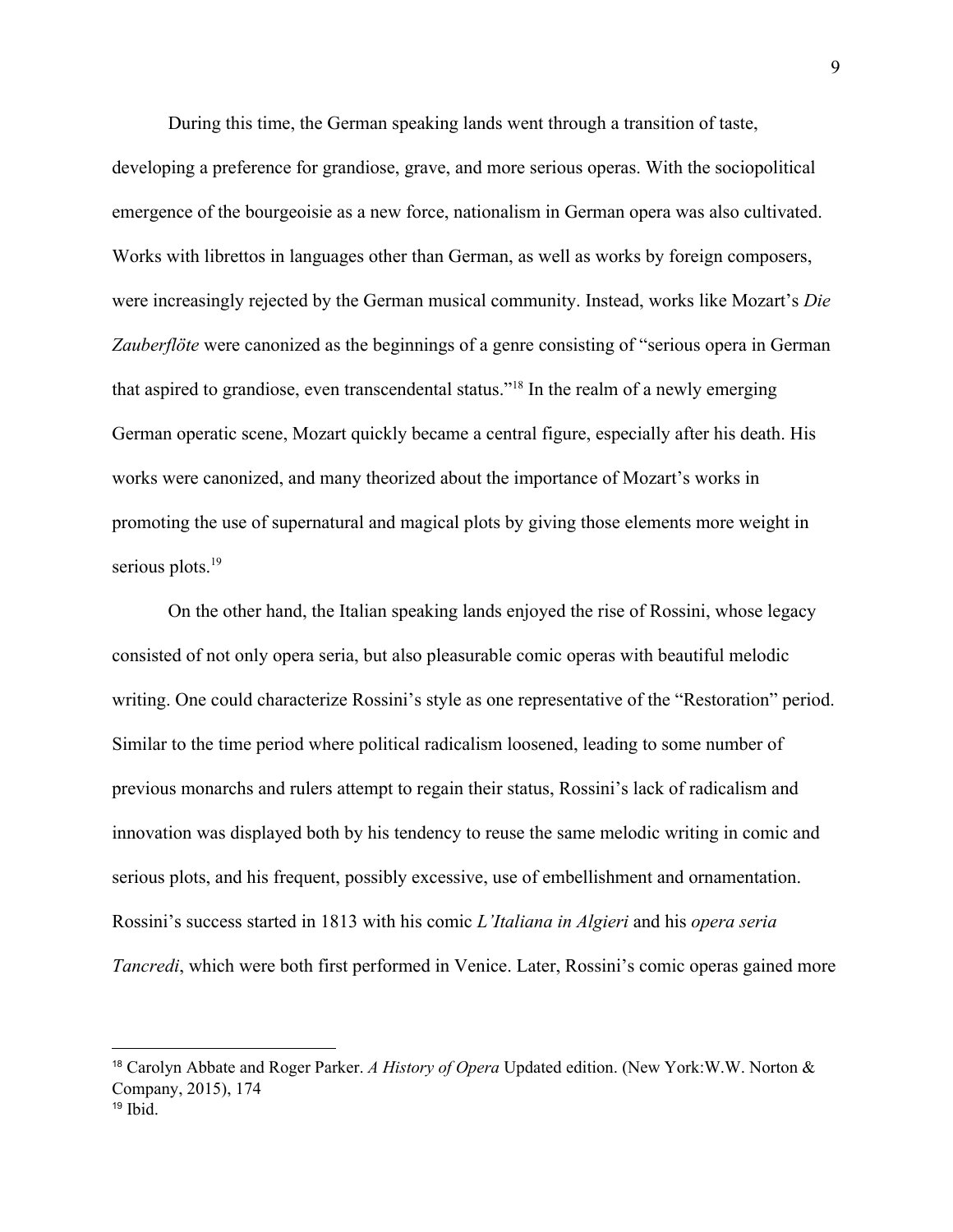traction, and were exceptionally well received; in a 19th-century musical culture where many works failed to continue being relevant, Rossini's comic works remained popular.<sup>20</sup>

Nineteenth-century musical culture and politics began to bifurcate along national lines: the German speaking lands idolized Mozart and operas with more "serious," complex harmonic language. Italian opera retained a preference for "beautiful" singing, a style considered "lighter" in contrast to early German romantic opera. To each of these musical cultures, the other seemed to be dissatisfying: Germans found most Italian opera to be near farce (with the exception of Rossini), while they believed German opera to contain a more sophisticated focus on harmony and complex orchestration.

#### *A Closer Look at Hummel's Potpourri*

Both German and Italian strands of opera find an intersection; Hummel's *Potpourri* is a piece composed by a Austrian composer, was intended for German audiences, and consists largely of excerpts from operas by Mozart and Rossini. The *Potpourri* contains borrowings from Mozart's *Don Giovanni*, *Le Nozze di Figaro*, *Die Entführung aus dem Serail*, as well as Rossini's *Tancredi*. Additionally, it contains another borrowed item, labeled *Boleros* in the original autograph, to which its original content is not known. In total, 395 measures out of the overall 686 within the *Potpourri* consist of borrowed material. As a Kapellmeister, Hummel frequently conducted each of the original operas of the borrowings, which were all very popular works at the time. It is worthy to note that while *Tancredi* is a serious opera and *Don Giovanni* was a *dramma giocoso* - a jocular drama - the other two are comic, and the section titled *Boleros*

<sup>20</sup> Abbate and Parker. *A History of Opera* Updated edition, 190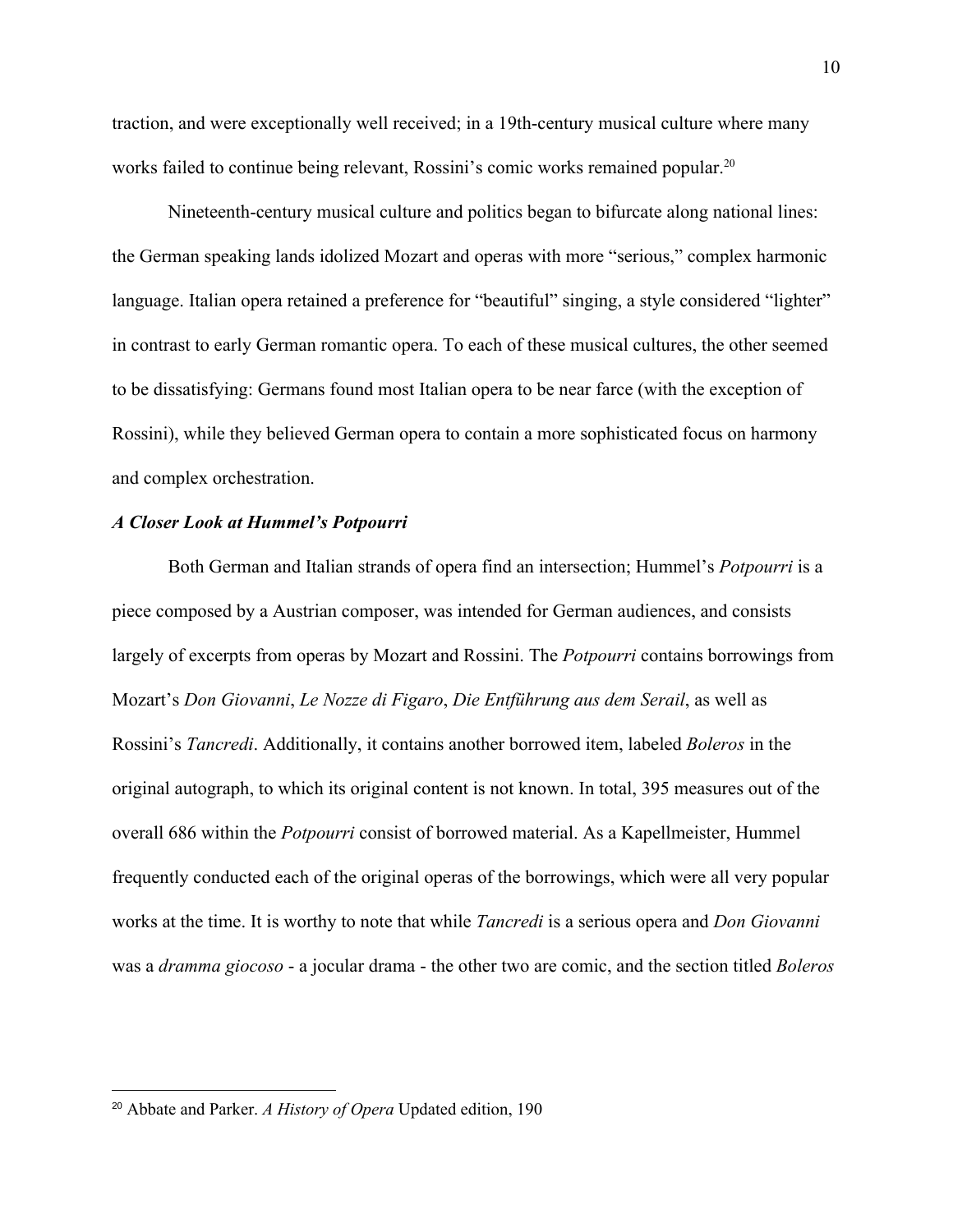evokes the image of a lively dance-like excerpt. How were each of these operas incorporated into the *Potpourri*? Let us explore each borrowing, and its original theme, in detail.

The first borrowing occurs in measures 29-88 of the *Potpourri*. The original excerpt arises from Don Ottavio's Aria *Il mio tesoro intanto* in the second act of Mozart's *Don Giovanni*, where Don Ottavio, the nobleman tenor, speaks of his pledge of avenging the man who has killed his fiancée's father and asks for authorities to protect his fiancée.<sup>21</sup> Following the key of B♭ major within the *Don Giovanni* excerpt, Hummel's *Potpourri* quotation is also set in B♭ major. Hummel's excerpt starts out as a near duplicate of that of Mozart, with the viola switching between the lead tenor line and the top string line of the accompaniment, while elaborating with a couple of original ornamentations. The key harmonies start out being very similar as well, occasionally utilizing a different inversion from the original. However, in the section parallel to the B section of the aria, Hummel's excerpt diverges. In listening to this section in the Hummel rendition, the listener can recognize distinctive sounds within Mozart's original B section, for example the D-D  $\flat$  -C-E $\natural$  line in the top strings in Hummel's measure 53, and an elaborate cadenza starting on a low F note starting from Hummel's measure 62. Otherwise though, Hummel elongates certain phrase ideas, while keeping the harmonic rhythm by including new harmonies. By newly elaborating on top of distinctive motives from the original, Hummel injects parts of his original work, while ensuring that this interluding section "belongs" to the overall arc of *Il mio tesoro intanto*. Starting from measure 67 in the Hummel however, the *Potpourri* returns to its previous mode of operation - mirroring the original Mozart. By doing so, Hummel sends the message that his rendition is faithful to the original, despite the

<sup>21</sup> Julian Rushton, "Don Giovanni (ii)," (Grove Music Online: 2002)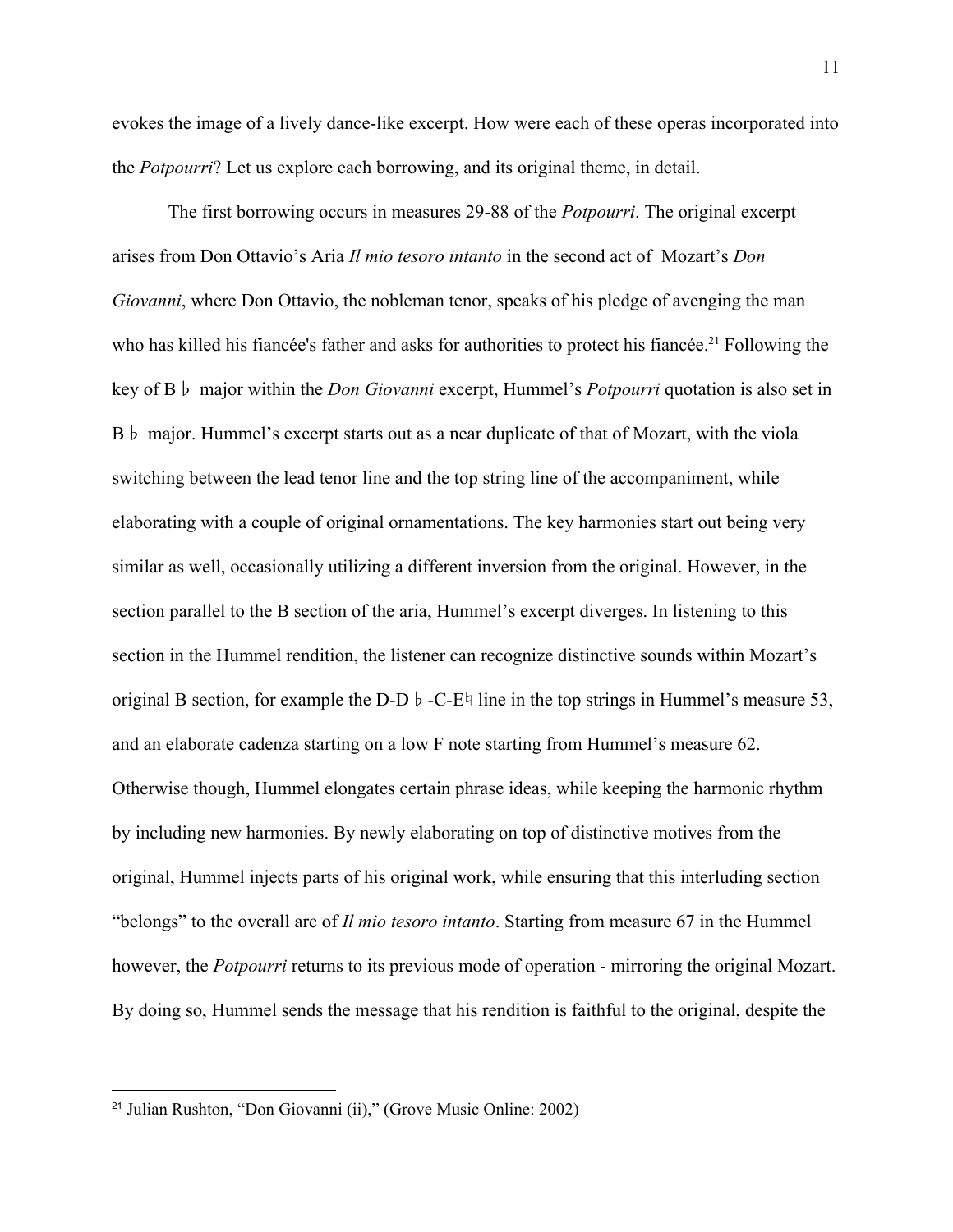small differences that occurred in what substituted for the B section. The *Don Giovanni* section contains an interesting dynamic between being painstakingly true to the original work, and showcasing Hummel's skill of intertwining new material and the original material, so that the result seems nostalgic and refreshing to the listener at the same time.

The next borrowing appears in the *Boleros* section. Though the source remains unknown, its harmonic function is helpful to understanding its role in the larger piece. . This section is in D major - the major key of a third above the previous key - B  $\flat$  major. My analysis claims that to make this transition, Hummel first pivoted to the key of d minor through a g minor chord, then included an Italian sixth leading up to the dominant of D, which is resolved by a D major tonic.

The *Le Nozze di Figaro* borrowing appears in measures 160-246 in Hummel's *Potpourri*. The original tune is featured at the beginning of Figaro's Cavatina *Se vuol ballare*, occurring in the first act of the opera. In the Cavatina, Figaro expresses his intentions of thwarting the Count's antagonistic plans by having the upper hand.<sup>22</sup> As in the parody from *Don Giovanni*, Hummel once again maintains the key of F major from Figaro's Cavatina, a minor third above the previous key of D major. The corresponding Hummel section starts by quoting the first 20 measures of the Cavatina by passing the corresponding melody and harmonization around the orchestra, employing horns and a combination of flute, oboe, and string pizzicati. These first 20 measures are the only parts of the original Cavatina that Hummel utilized for this section; more precisely, Hummel takes the melody featured in these first 20 measures, and develops them in four more iterations. However, even in these first 20 measures, Hummel made a couple of modifications from the original Cavatina. The key difference of Hummel's harmonization of the

<sup>22</sup> Julian Rushton, "Nozze di Figaro, Le," (Grove Music Online: 2002)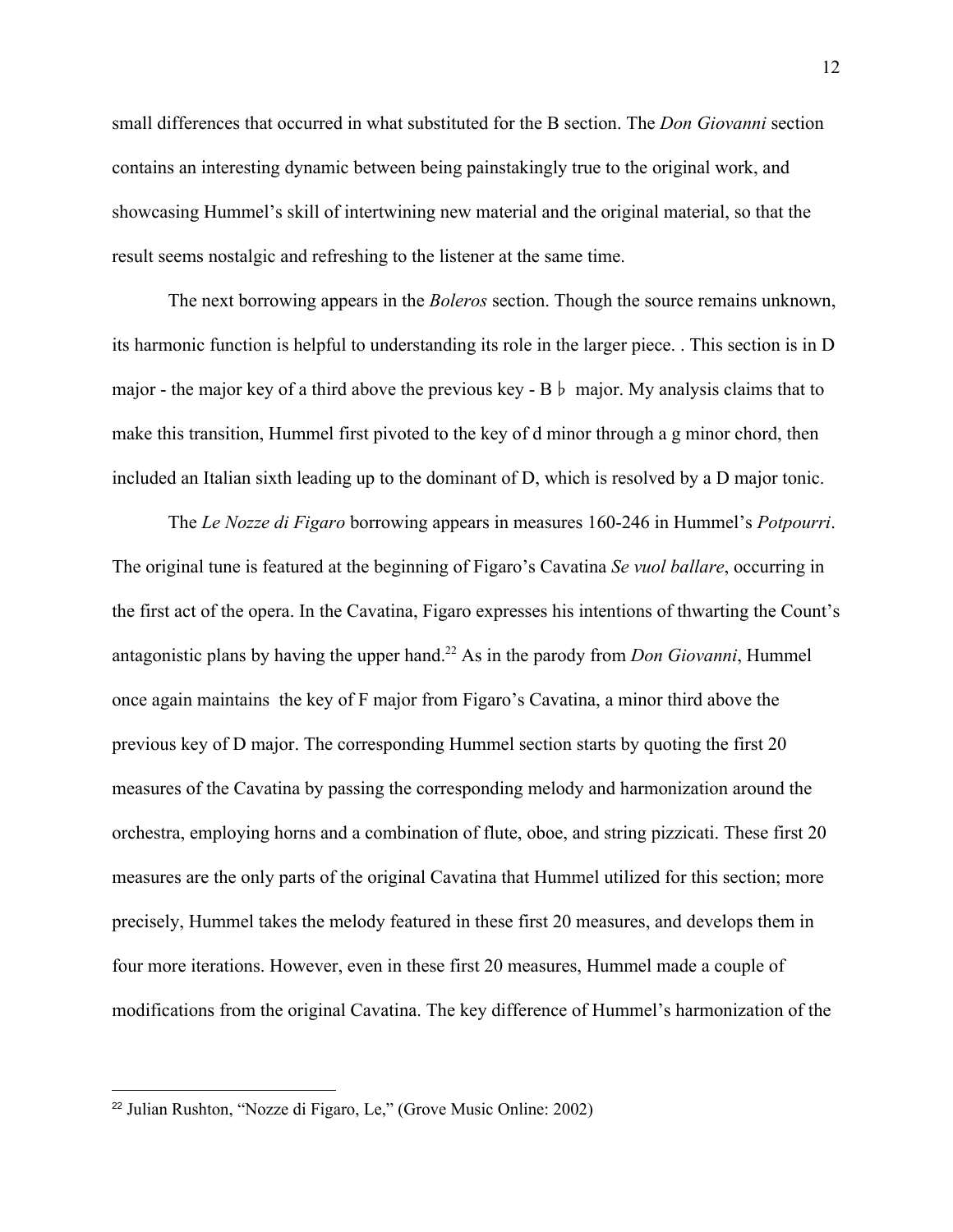melody (which remains consistent throughout the remainder of this section), is that the second beat of measure 9 of the Cavatina contains a F major dyad, where Hummel's rendition contains an F♯ minor dyad. First, Hummel introduces the solo viola as an encircling, ornamenting figure of eighth notes around the main melody, which is played by the oboe. Harmonically, we can point out two places containing ideas distinct from Figaro's Cavatina. The first is caused by both the E  $\flat$  and the F  $\sharp$  introduced in measure 188, corresponding to the earlier discussion. This causes the chord progression in measures 188-189 to be  $\mathbf{ii}^{\circ}$  (ii, V<sup>7</sup>/ii,  $\mathbf{ii}^{\circ}$  (root position), V<sup>7</sup>. However, in the corresponding measures 9-10 of Mozart's melody, we have the chord progression I, IV, V<sup>7</sup>. The inclusion of the F# in Hummel's version brings about a richer and more interesting harmonic path through the excerpt.

The next iteration of this melody, starting at measure 208, contains an interesting progression of harmonies which is strikingly different from Mozart's original. The viola takes the original Mozart melody, while the orchestra develops complicated harmonies that shift between tonal centers of d minor, f minor, and F major. While the original harmonization of this theme is purely in F major, this rendition starts with a d minor triad. Measure 231 contains a A major chord - the dominant chord to d minor - leading the listener to expect a d minor resolution in the following measure. However, Hummel once again surprises the listener by harmonizing the next measure by a first-inversion tonic chord in f minor. Not only was the A major dominant chord not resolved properly, but it was also led to a tonic of a key where A major does not exist. However, we can observe that there is this sense of unusually smooth voice leading - the top- and bottommost string lines both moved down a half step. Moreover, this fact leads to the revelation that A major and f minor are hexatonic poles - a term given to describe relations between any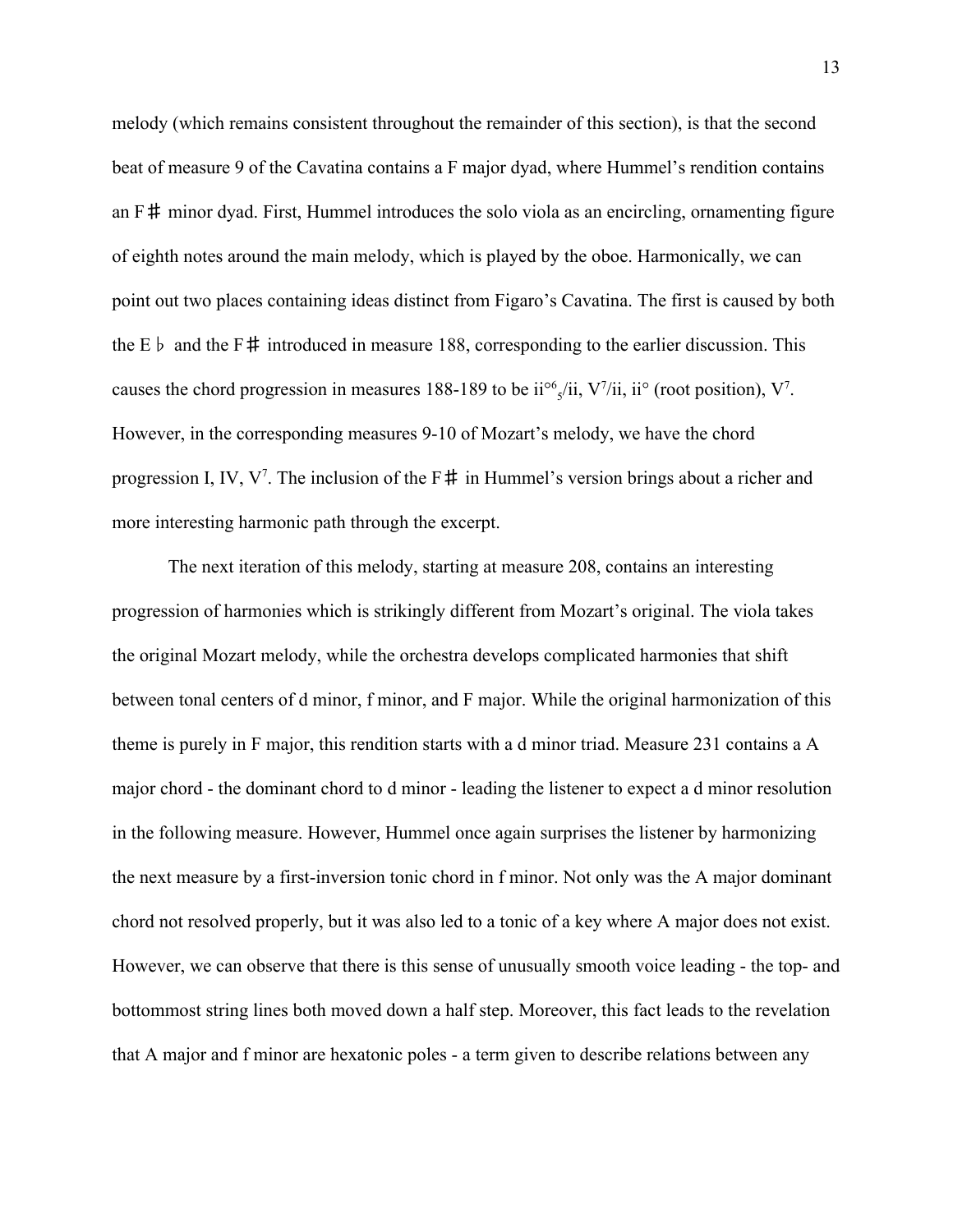minor triad, and the major triad that is a sharp third above it, and vice versa. While hexatonic poles do not share any common tones, the progression between them is done simply through a movement by half steps on each note. Hexatonic poles were characterized as "the weirdest cases that arise" by music theorist Hugo Riemann, but they subtly appeared in many nineteenth-century works.<sup>23</sup> Nevertheless, the presence of this set of hexatonic poles exemplifies Hummel's harmonic creativity and difference compared to his predecessor. The final iteration of the *Figaro* melody is very similar to the first, besides the fact that the ornamentation done by the solo viola is in sixteenth notes, instead of the previous eighth notes. Harmonically, the final iteration emulates the first.

The first borrowing from *Die Entführung aus dem Serail* happens in measures 254-276 of the *Potpourri*. The original tune is the ending of the aria *Solche hergelaufne Laffen*, in which Osmin, a bass who is the sinister overseer, fumes about the necessity of hanging vagabond fops. <sup>24</sup> Hummel's *Potpourri* features the chaotic coda to which "Mozart added 'Turkish' music for comic effect."<sup>25</sup> Once again, Hummel continues to emulate the original tonal center, set in A minor. Surprisingly, Hummel preserves most of the material from the original piece, making a chromatic scale in the solo viola the only material not evident in Mozart's original. The solo viola oscillates between emulating the solo bass and the top string part from the original aria.

The second borrowing from *Die Entführung aus dem Serail* happens in measures 345-371 of the *Potpourri*, after Hummel's fugue, which we will discuss in full detail later. The original tune is featured in the quartet *Ach Belmonte! ach mein Leben!*, preceding the finale of the second

<sup>&</sup>lt;sup>23</sup> Richard Cohn, "Uncanny Resemblances: Tonal Signification in the Freudian Age," (Journal of the American Musicological Society 57, no. 2: 2004), 285-324

<sup>24</sup> Julian Rushton, "Entführung aus dem Serail, Die," (Grove Music Online: 2002)  $25$  Ibid.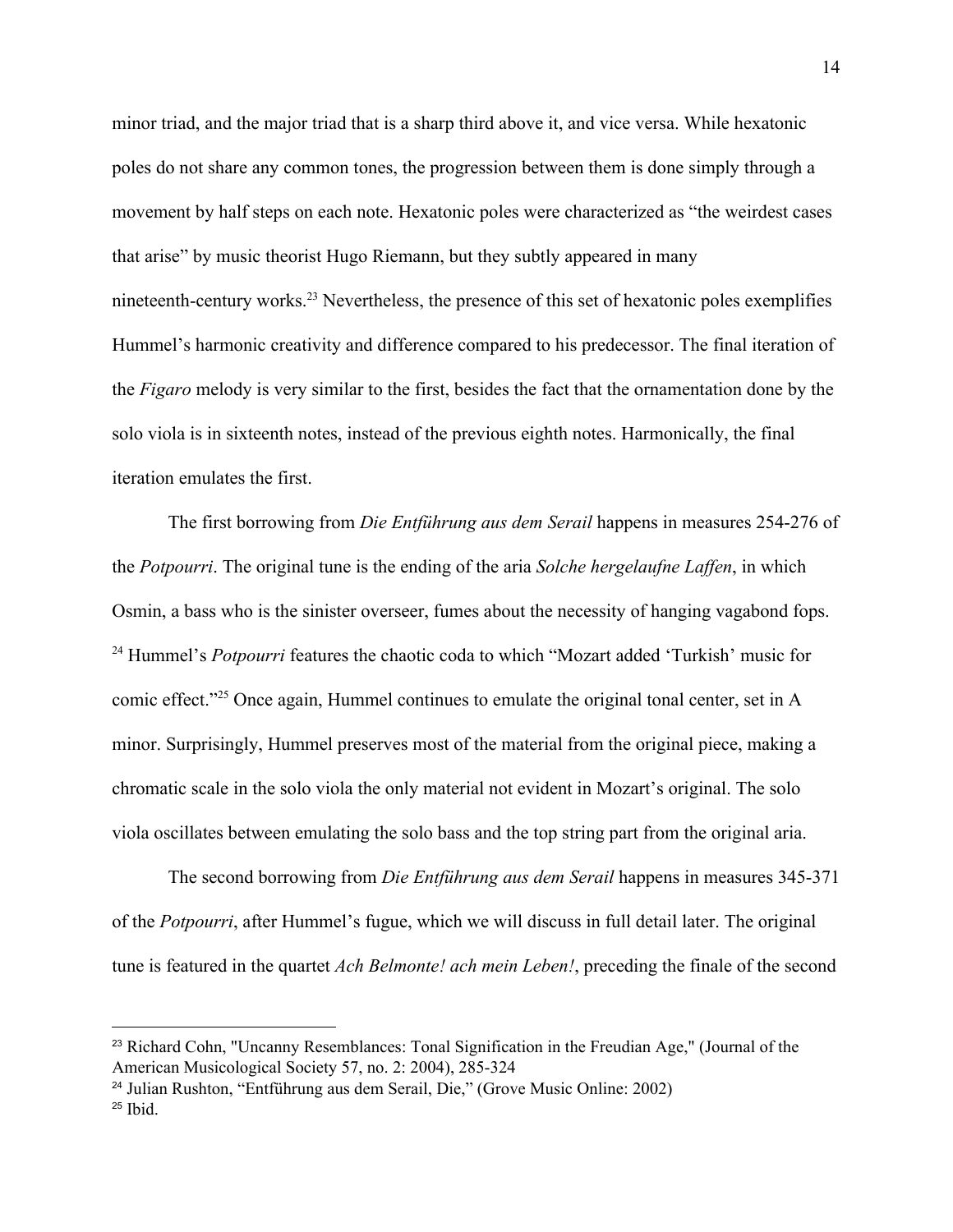act, when the two couples in the main cast reunite and settle their doubts about one another's romantic faithfulness. Both the original work and Hummel's reworkings of it are in A major - a contrast from the earlier key of A minor. Much like the previous borrowing from *Die Entführung aus dem Serail*, Hummel only makes a single pass through the borrowed theme. Similar to the treatment of the theme from *Le Nozze di Figaro*, Hummel has the orchestra replicate a similar version of the original theme, while having the solo viola arpeggiate around the corresponding harmonies. Most notably, Hummel changed some of Mozart's harmonizations in measures 361 and 362, bringing more harmonic variety to the original. Mozart's original chord corresponding to that of the last beat of measure 361 in the *Potpourri* contained a A♮ instead of a A# and a D instead of a C#, implying the continuation of the previous IV chord. Additionally, the original chord corresponding to the last beat of measure 362 did not contain a B $\natural$  and had an F# instead of a  $F\natural$ , implying a second inversion IV chord with an added  $C\#$ , which could be characterized as a passing tone. Thus, in the phrase corresponding to Hummel's measures 360-363, Mozart has the chord progression I<sup>6</sup>-IV-vii<sup>∞</sup><sub>5</sub>-IV-V. However, with the changes in the *Potpourri*, we have the chord progression  $I^6$ -IV-V<sup>4</sup><sub>3</sub>/ii-ii-ii<sup>∞4</sup><sub>2</sub>-V. These differences bring more of emphasis to ii, which does not even appear in the original phrase. Additionally, we can observe a greater harmonic flexibility in Hummel's version from the brief modal mixture that occurs with the  $i^{2}$ <sub>2</sub> chord, which exists in A minor but not in A major. Through subtle changes of a number of notes, Hummel presents a more diverse array of harmonies and a flexibility that the Mozart original did not exhibit.

The last quotation in the piece occurs in measures 402-540, and is from *Tancredi*, which is one of Rossini's most beloved serious operas. The original Cavatina, *Di tanti palpitti*, is sung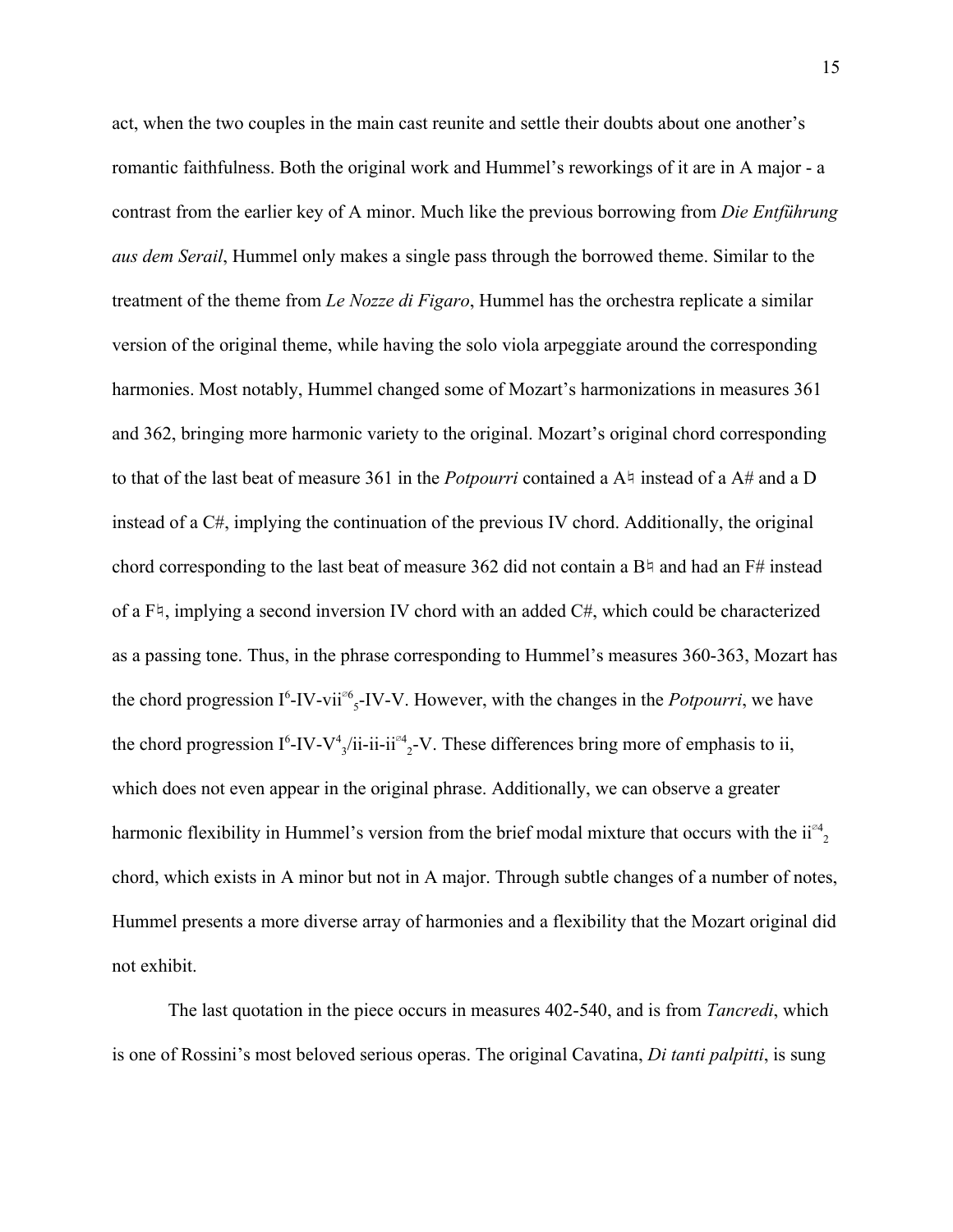by the lead tenor. A major hit among audiences, it describes his thoughts about causing his lover much pain.<sup>26</sup> While the Hummel excerpt appears in the original Rossini key of  $F$  major, it also involves a series of abrupt modulations as a mechanism to transition to D major, the key of Hummel's finale. The passage in measures 402-436 is a near-to-exact quotation of Rossini's theme. Small differences between Hummel's version and the original include embellishments: Hummel's measure 416 contains turns while Rossini's equivalent does not, and equivalent of the last measures (435-437) in Rossini's score contain an elaborate ascend and descent through the F major scale, while Hummel's version merely reinstates the original version of the same passage. In terms of harmonizations, the two versions are roughly equivalent. Starting from measure 442, however, Hummel presents a strikingly different harmonization of the same simple theme. While the solo viola plays the same melody as the original aria, the accompanying string solos introduce complexity to the theme through ascending and descending chromatic scales that invoke a flavor of d minor below the stable F major melody.

Another interesting passage to consider in these modified versions of Rossini's aria is the interlude from measure 450. In the second phrase starting from measure 454, there is a brief tonicization of a minor (iii) and g minor (ii) through diminished sevenths and secondary dominants. However, by measure 456, Hummel returns to the F major tonic-dominant sequence of harmonizations. In the last arrangement of this theme, Hummel performs a series of modulations, starting from an abrupt tonal shift to D  $\flat$  major, most likely due to the fact that F would be the starting note of the original theme when transposed to  $D \, \flat$  major, and Hummel ended the previous phrase with an F in the solo viola. In a similar vein, it transposes to b  $\flat$ 

<sup>26</sup> Richard Osborne, "Tancredi," (Grove Music Online: 2002)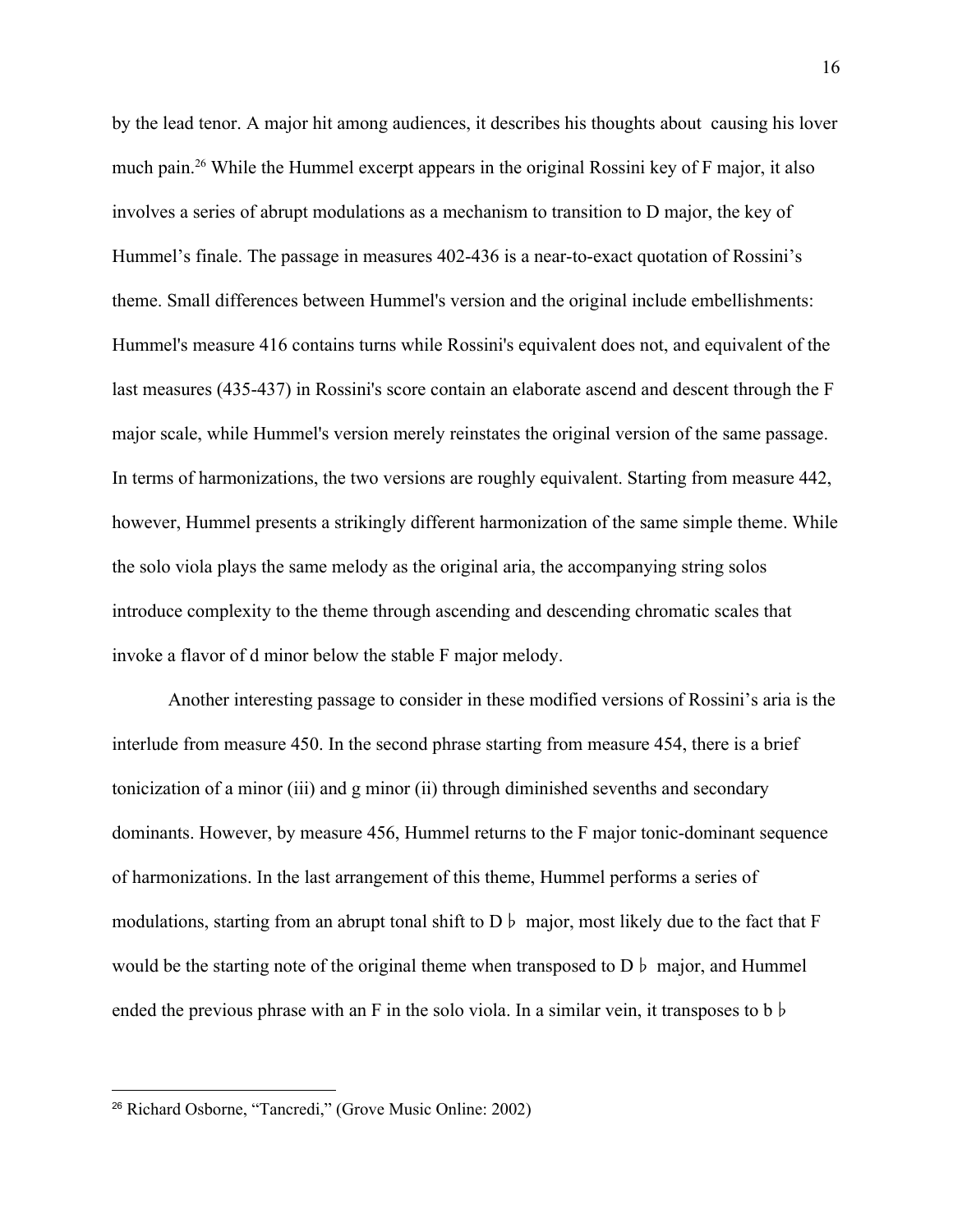minor, with a similar rendition of the theme, and then to G  $\flat$  major, ultimately leading to D major, where the theme is repeated once more. It seems clear that the incorporation of *Di tanti palpiti* into the Potpourri allowed for Hummel to showcase his creativity as a composer, through the elaboration of a theme that contained simple harmonies.

Overall, there are three main ways that Hummel adapted each of these original themes: 1) by providing an almost exact replica of the original excerpt but adding small differences in ornamentation through some sections; 2) by having the solo viola arpeggiate around the chords generated, while the orchestra conforms to a somewhat-varied version of the original theme; 3) through an extensive repetition of a small theme. We can summarize our discussion of borrowed themes in the *Potpourri* in the figure on the next page, containing details of both quotations and portions of the work written by Hummel. The figure makes it evident that the *Potpourri* doesn't follow the format that Hummel commonly used for his free fantasies: a free slow introduction, followed by elaboration of themes that lead to a climactic fugue, followed by a brilliant finale. However, we can observe that the arrangement of tonal areas within the piece moves up by thirds: G-B♭-D-F-A-F-D. The fact that Hummel's arrangements were all true to the originals in terms of tonal area raises the speculation that the organization of the piece, specifically the ordering of borrowed themes, was done so with the aim to construct these sections that tonally ascend by thirds. Additionally all of these themes are melodically straightforward, making them inherently easy to sing and follow. An increased emphasis on repetition, especially on the melodies from *Figaro* and *Tancredi*, allow for the listener to appreciate anew the original melodies while also offering them to appreciate them in a new light. Simultaneously, Hummel is able to showcase his own skills of including new harmonies and possibilities in "unwinding" a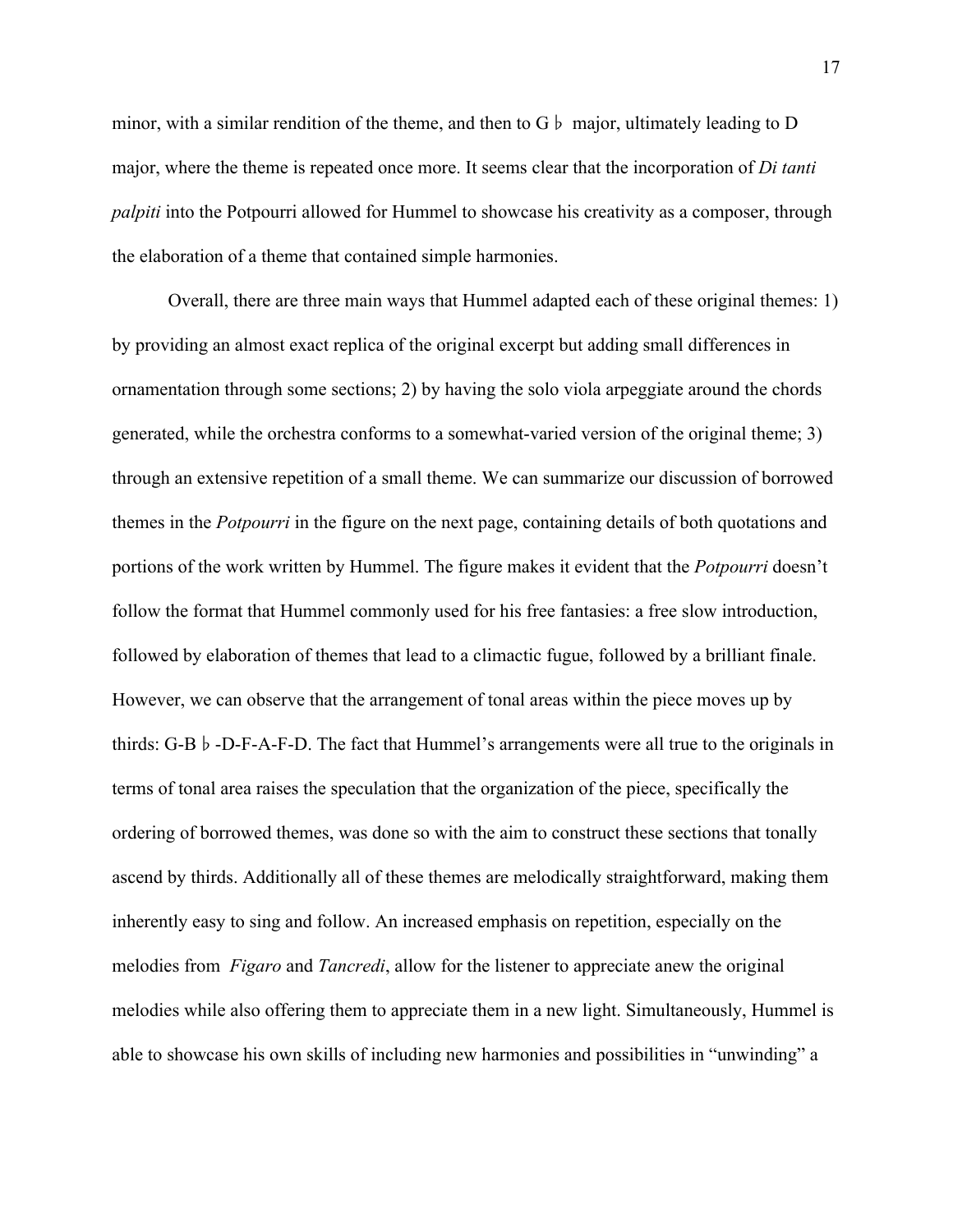theme through multiple iterations. Thus, from our evaluation of the *Potpourri*, we gain an understanding of how Hummel altered themes in his presentation of them through a fantasie-like framework, and the kinds of themes he took as subjects.

| <b>Measure</b> | <b>Tonal</b>  |                                                                  | Original |                                                                                                                           |
|----------------|---------------|------------------------------------------------------------------|----------|---------------------------------------------------------------------------------------------------------------------------|
| #              | <b>Center</b> | Original Work (if applicable)                                    | Composer | <b>Characterization of Parody</b>                                                                                         |
| $1-29$         | g minor       | N/A - Introduction                                               | Hummel   | N/A                                                                                                                       |
| 29-88          |               | $B \, \flat$ major <i>Il mio tesoro intanto - Don Giovanni</i>   | Mozart   | Replica of A section, with varied B<br>section                                                                            |
| 94-158         | D major       | Unknown                                                          | Unknown  | N/A                                                                                                                       |
| 160-246        | F major       | Se vuol ballare signor Contino - Le<br>Nozze di Figaro           | Mozart   | Ornamentation and change of<br>harmonies through repetitions of<br>single theme                                           |
| 254-276        | a minor       | Solche hergelaufne Laffen - Die<br>Entführung aus dem Serail     | Mozart   | Replicated theme with solo viola<br>switching between vocal line and<br>top string line                                   |
| 277-331        | a minor       | $N/A$ - Fugue                                                    | Hummel   | N/A                                                                                                                       |
| 345-371        | A major       | Ach Belomnte! ach mein Leben! - Die<br>Entführung aus dem Serail | Mozart   | Arpeggiation of harmonies in solo<br>viola while orchestra replicates the<br>theme                                        |
| 402-540        | F major       | Di tanti palpiti - Tancredi                                      | Rossini  | Ornamentation and change of<br>harmonies through repetitions of<br>single theme - more in a theme and<br>variations style |
| 541-686        | D major       | N/A - Rondo-like finale                                          | Hummel   | N/A                                                                                                                       |

# *Fugue*

At this point, one can not help but wonder: why did Hummel insert a fugue into a piece filled with pleasant reworkings of opera melodies? On the opposing end of the opera-loving public, music critics and connoisseurs of the day wanted to ensure that free fantasies were not entirely tailored towards opera quotations and other popular music. When connoisseurs indicated that a fantasie should include more learned elements, they generally meant an expectation of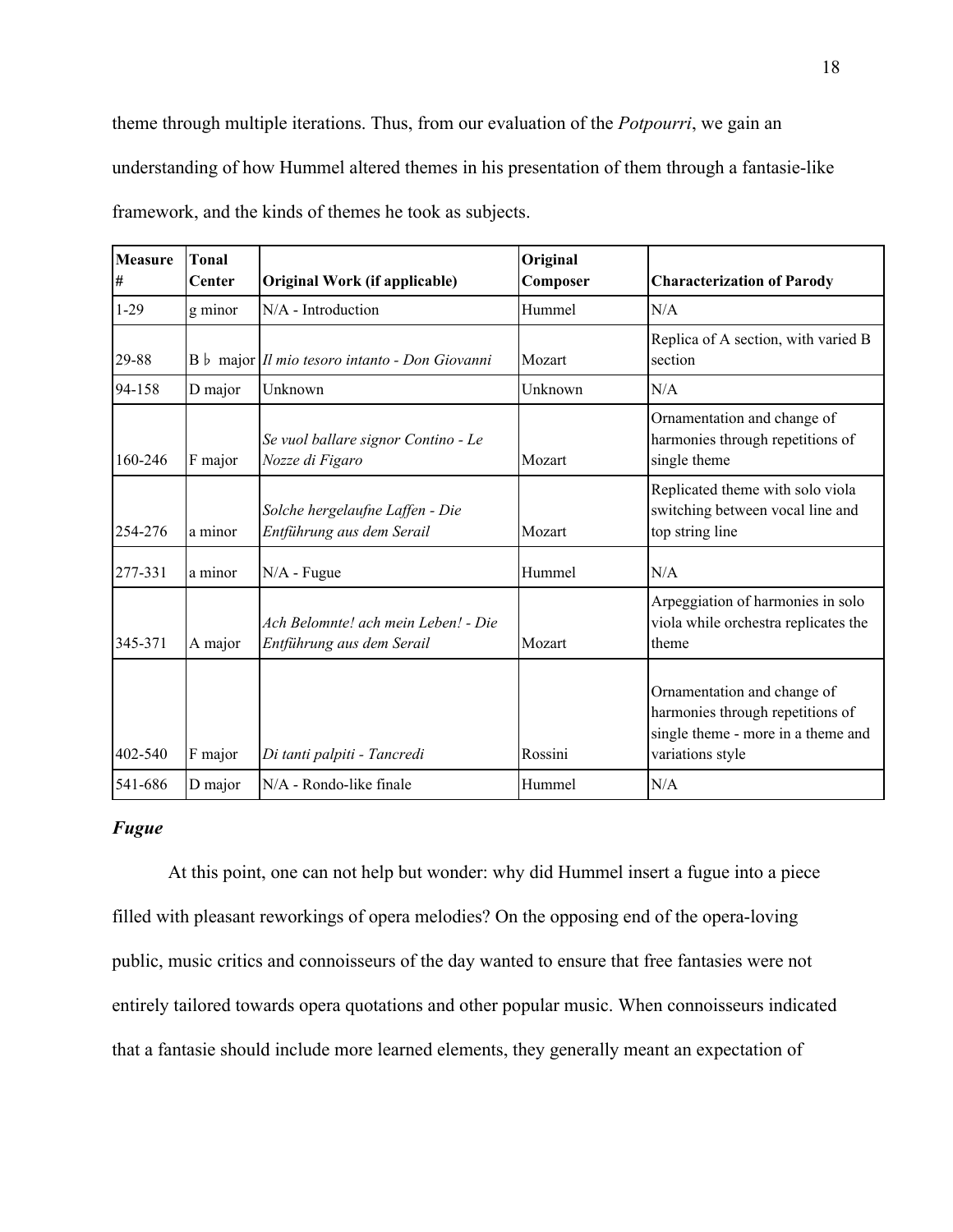contrapuntal material, most likely in the form of a fugue. Throughout the nineteenth century, there was a wide range of discourse surrounding the fugue - what qualifies as a fugue, how to incorporate it into contemporary styles of music, and more. Regardless, it was agreed upon that "fugue was the quintessential contrapuntal genre and as such was only with difficulty susceptible to integration into the modern style."<sup>27</sup> In response, composers turned to works of the past for inspiration, especially Bach's keyboard fugues. While the sheer number of fugal works declined over the nineteenth century, most prominent composers revisited the genre as a "historical revival or archeological relic."<sup>28</sup>

Because of the fugue's history and its standing as a complicated form, the fugue was considered as the ultimate indicator of learned material. The skill needed to compose, much less improvise, music that contains as much complicated structure as the fugue, takes years of difficult training. Moreover, this complicated structure and its multitude of melodic lines makes it more difficult for a wide variety of listeners to appreciate. The fugue was thus the perfect form for connoisseurs to claim their legitimacy as "connoisseurs," distancing themselves in this way from the general public who did not possess the aesthetic means or training to appreciate such high-minded art. Those who could not participate in this musical discourse could be dismissed as "lacking in taste."

#### *A Closer Look at the Fugue in Hummel's Potpourri*

The fugue, inserted between the two excerpts from *Die Entführung aus dem Serail*, is one of the defining elements of Hummel's *Potpourri*. It involves four voices: the solo viola, along with solo first violin, solo second violin, and solo cello. The fugue has the solo viola initiate the

<sup>27</sup> Paul M Walker, "Fugue," (Grove Music Online: 2001)

<sup>28</sup> Ibid.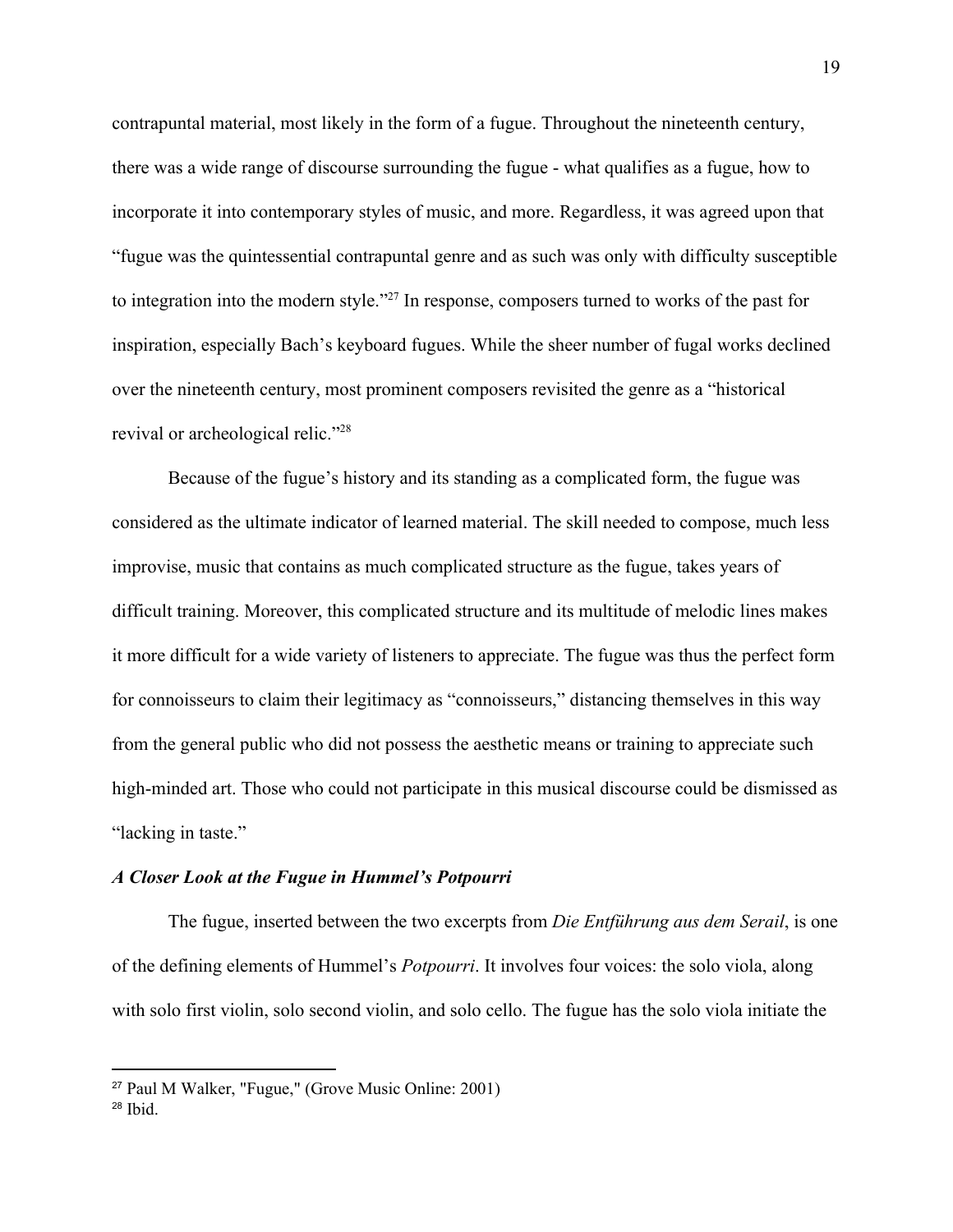fugue subject in A minor, a real answer in E minor - a fifth above A minor - is played by the solo second violin while the viola intertwines with an introduction to the countersubject. A solo cello enters with the fugue subject in A minor, and a solo second violin enters with the fugue subject in E minor. Hummel includes fragmentation and stretto of the fugue subject, as well as augmentation of the beginning of the countersubject, as he steps through the key areas of B  $\flat$ -F, and G-D, as made evident by the entrances of the fugue subject. The last iteration of the fugue subject, starting at measure 325, indicates the return to A minor as the overall key area. A detailed analysis of the fugue can be found in Appendix II.

What significance does this fugue bring to the *Potpourri*? Upon proclaiming the piece as a potpourri, Hummel had, to be sure, already geared it away from the connoisseurs. Moreover, the fugue has a fundamentally different flavor from the rest of the piece, which is based around the "unwinding" of simpler melodies. The simple fact that Hummel included the fugue seems to suggest that he wished to please the connoisseur while also pleasing a broader, perhaps less musically sophisticated, public. It also showcases Hummel's skill in counterpoint, especially in the rapid shift in tonal centers.

While the positioning of the fugue in *Potpourri* is different from those in improvised Fantasies by Hummel, which customarily precede the finale, it is most likely intended to give the fugue as much weight as possible. As previously mentioned, the tonal centers of the *Potpourri* are organized as follows: g minor, B♭ major, D major, F major, A minor, A major, F major, D major. While the shorter excerpt of *Die Entführung aus dem Serail* preceding the fugue is also in A minor, the fugue occupies most of the A minor section, which is placed in the very center of the piece. Not only is the fugue placed in the middle of the piece, but in terms of tonal centers, it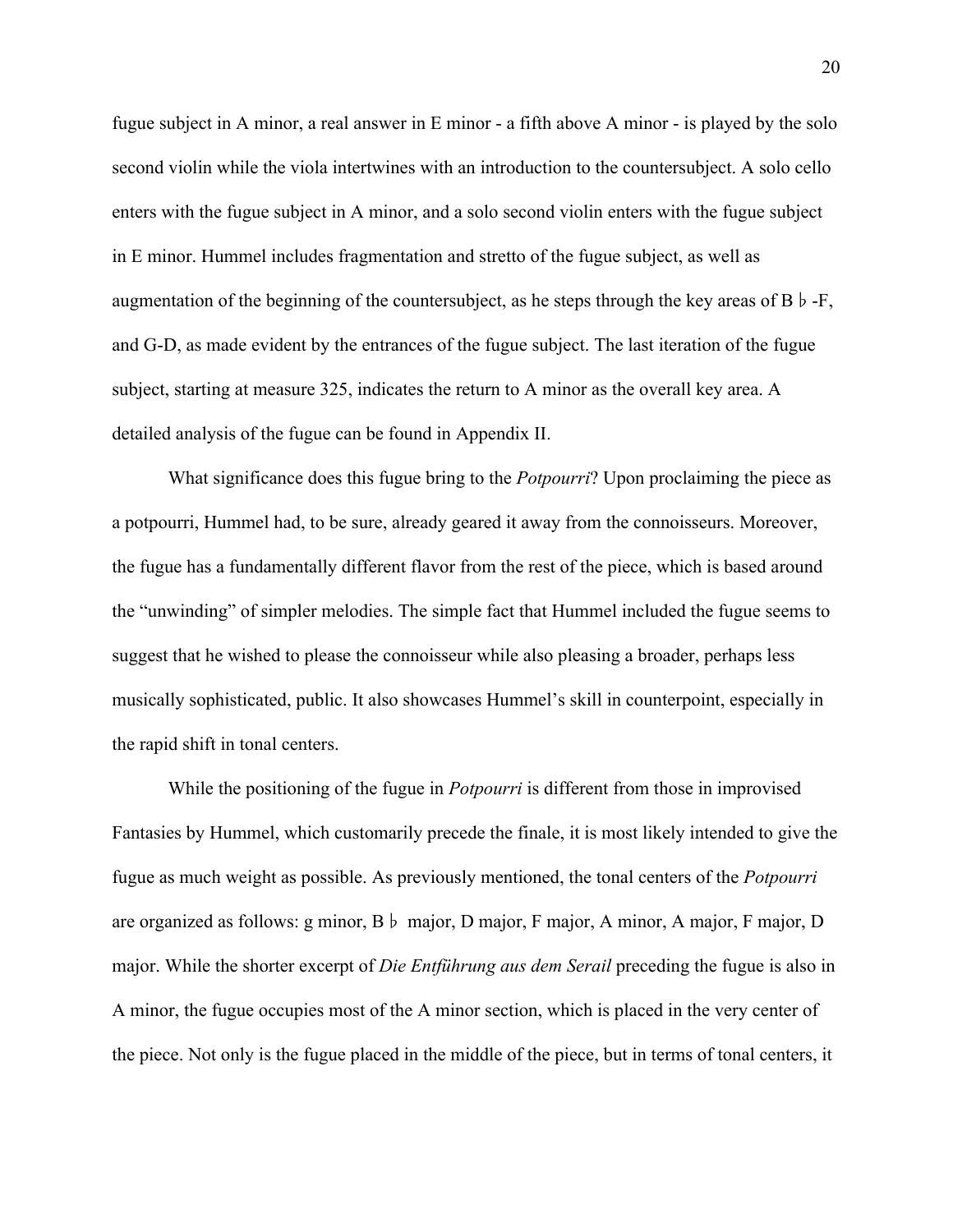is also placed at A minor - the apex of the series of modulations by rising thirds, before the keys descend back by thirds. Additionally, while the *Don Giovanni*, *"Boleros,"* and the first *Die Entführung aus dem Serail* excerpts placed before the fugue could all be characterized as more lively, involving a much more active solo line with a wider range of dynamics, the second *Die Entführung aus dem Serail* and *Tancredi* excerpts following the fugue are mostly *piano* (as seen in the second *Die Entführung aus dem Serail* excerpt), and annotated as cantabile (as seen in the *Tancredi* excerpt). From this, we can observe that the *Potpourri* was structured to make the fugue both the center and the climax of the entire piece. We can further speculate that Hummel might have ultimately wanted to appeal to the connoisseurs, offering the fugue literally as the centerpiece of a piece primarily made up of elaborations on opera excerpts. By making this appeal, Hummel would be able to gain the approval of harsh critics who demanded technological complexity, while still being able to entertain the general public through presentation of familiar opera tunes.

#### *The Allgemeine musikalische Zeitung and Criticism*

Gaining the approval of critics was essential, especially because these critics were able to influence other connoisseurs' opinions of performer-composers through journalism. The (Leipziger) *Allgemeine musikalische Zeitung* (later abbreviated as AMZ), published in Leipzig by Breitkopf and Härtel from 1798 to 1868, was a leading journal for news on musical culture and politics during the early nineteenth century. Through its weekly publication, the journal strove to accomplish the ambitious goal of writing articles on many aspects of music: history of music, innovations in music theory, reviews on compositions, biological informatives of composers and performers, and more. Most notably to this discussion, the AMZ strove to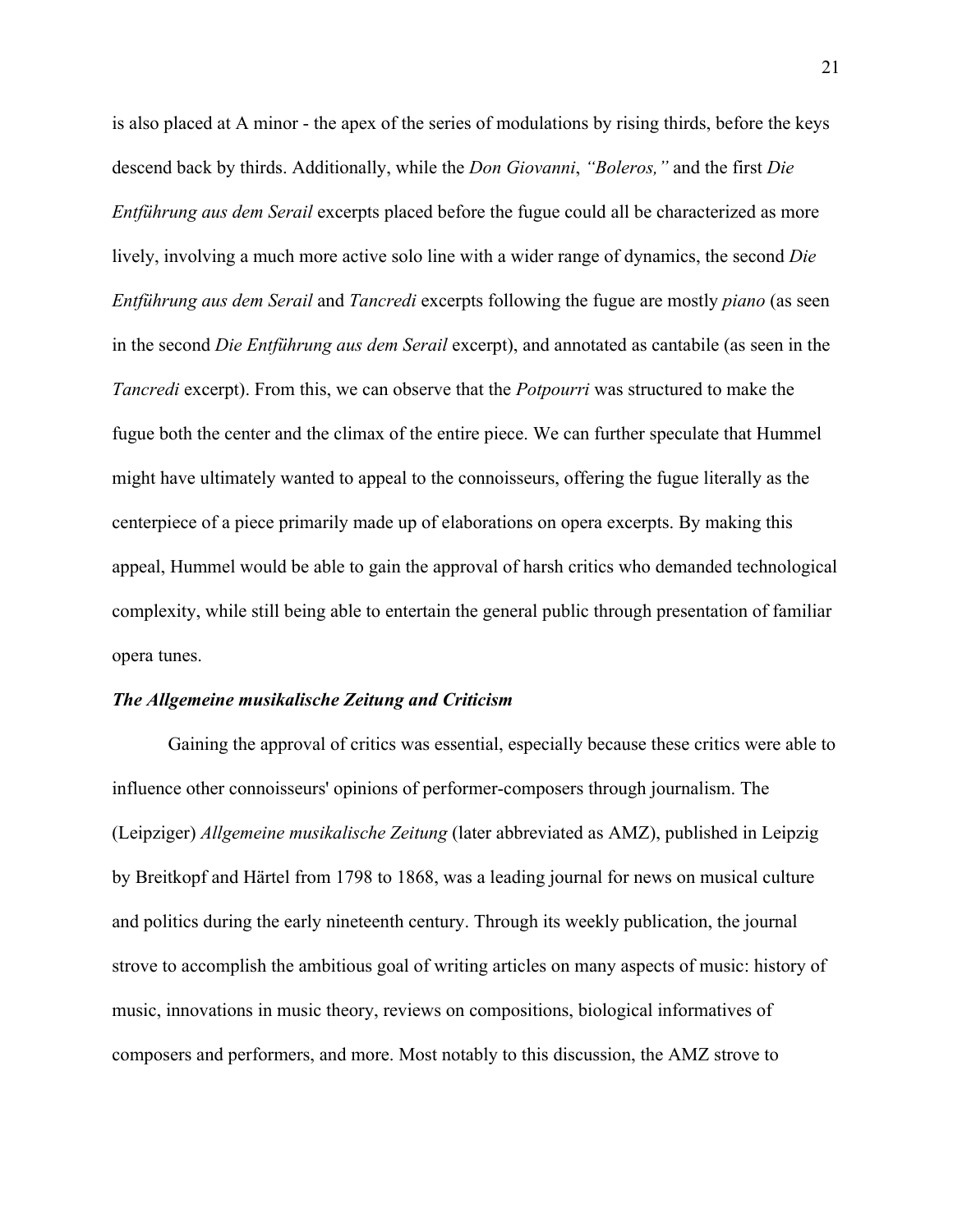provide "reports on the state of music in leading cities of Germany and of other countries," and generally aimed at "educating the public to an understanding of contemporary music."<sup>29</sup> Simultaneously, the AMZ was distinguishably the only contemporary journal that had a wide coverage of musical culture across the European continent. However, we can observe a slight bias through the amount of coverage that occured in this weekly journal: "The regular reviews from Leipzig, Berlin, and Vienna appeared about once a month. ...Outside of Germany the most important centers of musical news were Prague (regarded virtually as a German city) and Paris, both with bi-monthly dispatches. News from Italy, from such cities as Rome, Florence, and Naples, was printed about three or four times a year, at the close of each season."<sup>30</sup> Nonetheless, in an age when knowing about and attending international concerts otherwise proved difficult, the AMZ had a key role in informing and influencing people's opinions about "public" musical culture. From the AMZ's wide-ranging reports, readers were able to associate themselves with a larger, unified European culture of music even while only attending local concerts in a constrained fashion. Through investigating articles from the AMZ relating to improvised fantasies, we can discover that not only does the journal provide an insight to the musical culture of the time, it also reinforces the expectations of high-brow connoisseurs upon fantasies and potpourris.

In covering the fantasies performed at the end of concerts, writers from the AMZ expressed concern for the genre:

"In the period 1810-1820, many writers for the AMZ, channeling the values of the professional music guild, began worrying about the stylistic eclecticism of piano improvisations …Trouble only came when pianists put their improvisational talents in

<sup>29</sup> J. Barbour, "Allgemeine Musikalische Zeitung, 'Prototype of Contemporary Musical Journalism,'" (Music Library Association Notes 5, no. 3: June 1, 1948), 325.

<sup>30</sup> Barbour, "Allgemeine Musikalische Zeitung, 'Prototype of Contemporary Musical Journalism,'" 326.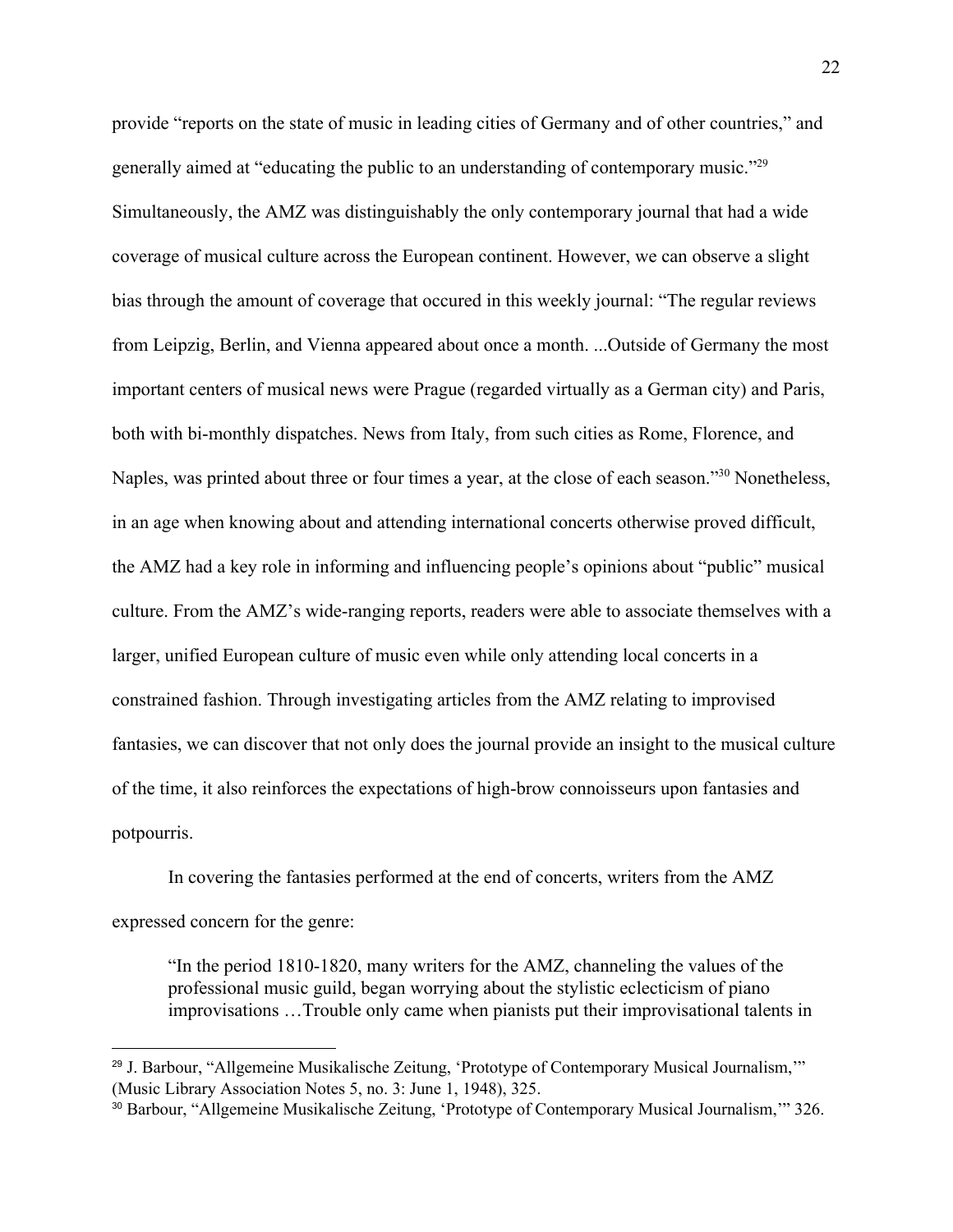service of lighter and more popular styles--variations and potpourris elaborated on simple, well-known songs and airs from comic opera-and called such performances by the honored name *freye Phantasie*. Variation-like modes of elaboration lacked the techniques of 'development' or 'leading-through'-*Durchführung*-that many professionals considered indispensable to any 'good' improvisation based on a theme or motive."<sup>31</sup>

From the AMZ's perspective, the free fantasy was also a term that they could use to describe moments in a composed piece that unexpectedly broke the norms of standard formal procedures of form, harmony, and tone.

Descriptions given by writers from the AMZ involving Hummel give us a more accurate perspective on how the improvised fantasie genre was viewed by journalists during the day. In an article in the AMZ, a correspondent in Mannheim wrote "the wealth of ideas that [Hummel] takes the happy occasion to unfold [in his fantasies], and the manner in which he once again reworks each one of them, show him to be one of the greatest musical geniuses in the world."<sup>32</sup> Towards the beginning of the 1820, there was increased concern claiming that "improvising could perhaps become an epidemic fashion among our concert public."<sup>33</sup> In an article published in the AMZ titled "Thoughts on Free Fantasies, with a retrospective look at Hummel's fantasy, published in the Museum for Piano Music, Vol.6," the author criticized the contemporary state of pianistic improvisation among advanced pianist-composers, claiming that improvisations had degraded into simple plain variations on a theme. Here, Hummel's published Fantasie op.18 is respected as a model that improvisors should follow. In the following decades, this criticism widened its aim towards amateurs and other musical consumers. Thus Hummel's improvisations

<sup>31</sup> Gooley, *Fantasies of Improvisation: Free Playing in Nineteenth-Century Music*, 66

<sup>32</sup> *Allgemeine musikalische Zeitung* 1818, 380, as cited in Gooley, *Fantasies of Improvisation: Free Playing in Nineteenth-Century Music*, 71

<sup>33</sup> *Allgemeine musikalische Zeitung* 1820, 214, as cited in Gooley, *Fantasies of Improvisation: Free Playing in Nineteenth-Century Music*, 72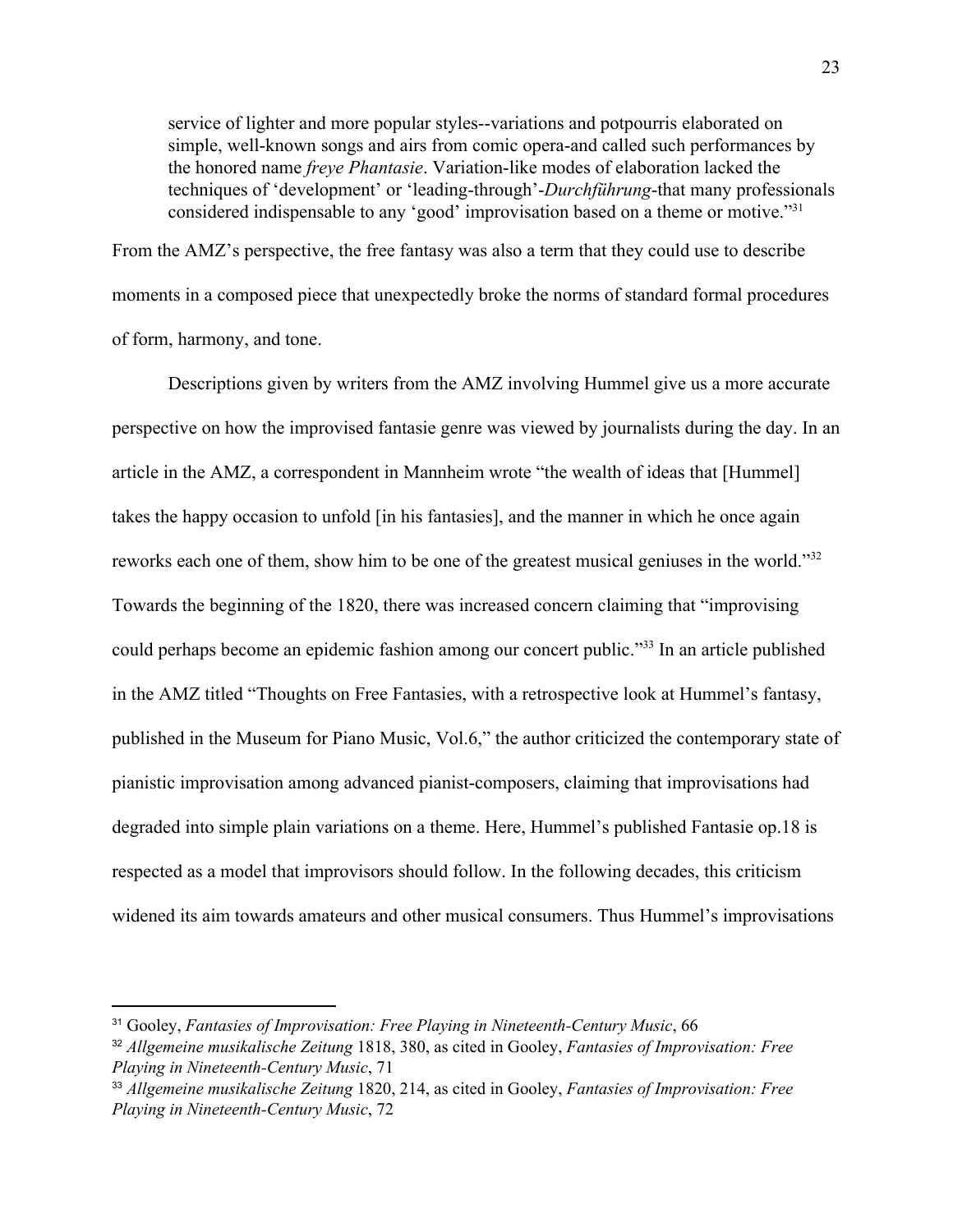were regarded as a brilliant exception in a genre of music that was otherwise considered banal and composed for amateurs.

"Thoughts on Free Fantasies" includes the author's opinion of an ideal work in the genre of improvised fantasie:

"Those endearing dallying sylphs called variations fearlessly form ranks against strict counterpoint, and pure melody can indeed be wedded [*vermählen*] with a canon, whether one- or many-voiced, forward- or backward-moving. The master remains unbounded in his creative power, and here true talent copulating [*begattet*] with true art, can show itself in a beautiful light, quite apart from the delicious diversion the listener inevitably enjoys through the alterations."<sup>34</sup>

The author demands for learned counterpoint and popular, flourishing variations uniting, with the counterpoint being the more dominant factor. The inclusion of counterpoint in the form of fugue and placing emphasis on this counterpoint, was the factor that many performer-composers lacked. On the other hand, Hummel's fantasie improvisations precisely included both qualities of counterpoint and extensive variation on flourishing, recognizable melodies. For this exact reason, Hummel was well-regarded from writers of the AMZ, which represented the views of the connoisseurs.

While journalists who were associated with the AMZ viewed Moscheles as an equally skilled improviser, the attitude of their writing exhibited a tension between their expectation for the composer's fantasies and what they really were. Similarly to Hummel, Moscheles was celebrated for his capability to "develop and intertwine [given themes] in the richest variety and the most luxurious colorations, furnishing the greatest pleasure."<sup>35</sup> However, Moscheles's fantasies frequently met harsh remarks, as well as attempts to explain the motivation behind the

<sup>34</sup> *Allgemeine musikalische Zeitung* 1824, 314-15, as cited in Gooley, *Fantasies of Improvisation: Free Playing in Nineteenth-Century Music*, 73

<sup>35</sup> *Allgemeine musikalische Zeitung* 1823, 773, as cited in Gooley, *Fantasies of Improvisation: Free Playing in Nineteenth-Century Music*, 80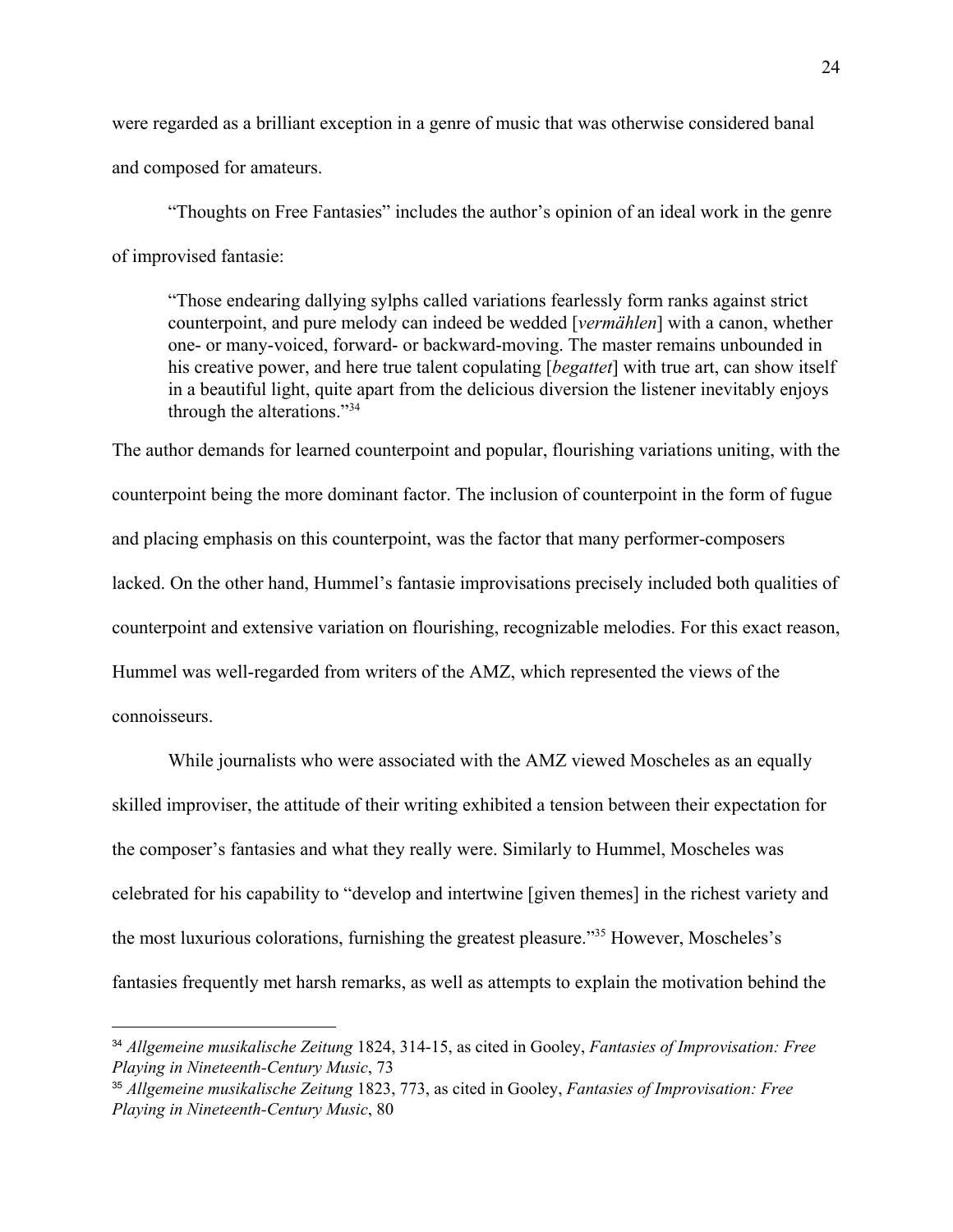composer's choices. An AMZ author indicated Mocheles's tendency of satisfying amateurs and accommodating for the lighter tastes of his French audiences during the composer's earliest concerts in Paris: "he is capable of winning over artists and dilettantes… the latter mainly through his free fantasies, which he consciously addresses to Parisian taste to the extent that his German origin allows."<sup>36</sup> Moreover, a Viennese writer for the publication *Wiener Zeitschrift* criticized Moscheles's fantasies as lacking artistic inspiration: "[Moscheles' so-called fantasies] were rather artificially assembled melodies, variations on known themes-in short, much more like musical potpourris than creations of the moment (fantasy)."<sup>37</sup> Another reporter in *Wiener Zeitschrift* made an attempt to put this to words diplomatically in 1818: "It gave us a special pleasure that Mr. Moscheles took into consideration the fact that the numerous assembled public would not consist exclusively of connoisseurs [*Kunstkennern*]. Among the connoisseurs present, everyone knew that a more artistic, deeper development of the main idea was within his powers."  $38$  In an article written two years later, another correspondent tried to partially justify Moscheles's penchant: "If [Moscheles's] free fantasy was not satisfying to all parties, this might be ascribed to the pressures of the day, to the *effort to be popular*, or to the circumstance that a true artist's genius cannot flow as freely when external circumstances are affecting him."<sup>39</sup>

We can see that each of these criticisms claim that Moscheles's fantasies are lacking, but there seems to be an additional factor in the mix. The last quote, blaming the apparent lack of

<sup>36</sup> *Allgemeine musikalische Zeitung* 1821, 194, as cited in Gooley, *Fantasies of Improvisation: Free Playing in Nineteenth-Century Music*, 79

<sup>37</sup> *Wiener Zeitschrift* 1825, 260, as cited in Gooley, *Fantasies of Improvisation: Free Playing in Nineteenth-Century Music*, 80

<sup>38</sup> *Wiener Zeitschrift* 1818, 666, as cited in Gooley, *Fantasies of Improvisation: Free Playing in Nineteenth-Century Music*, 80

<sup>39</sup> *Allgemeine musikalische Zeitung* 1820, 431, as cited in Gooley, *Fantasies of Improvisation: Free Playing in Nineteenth-Century Music*, 81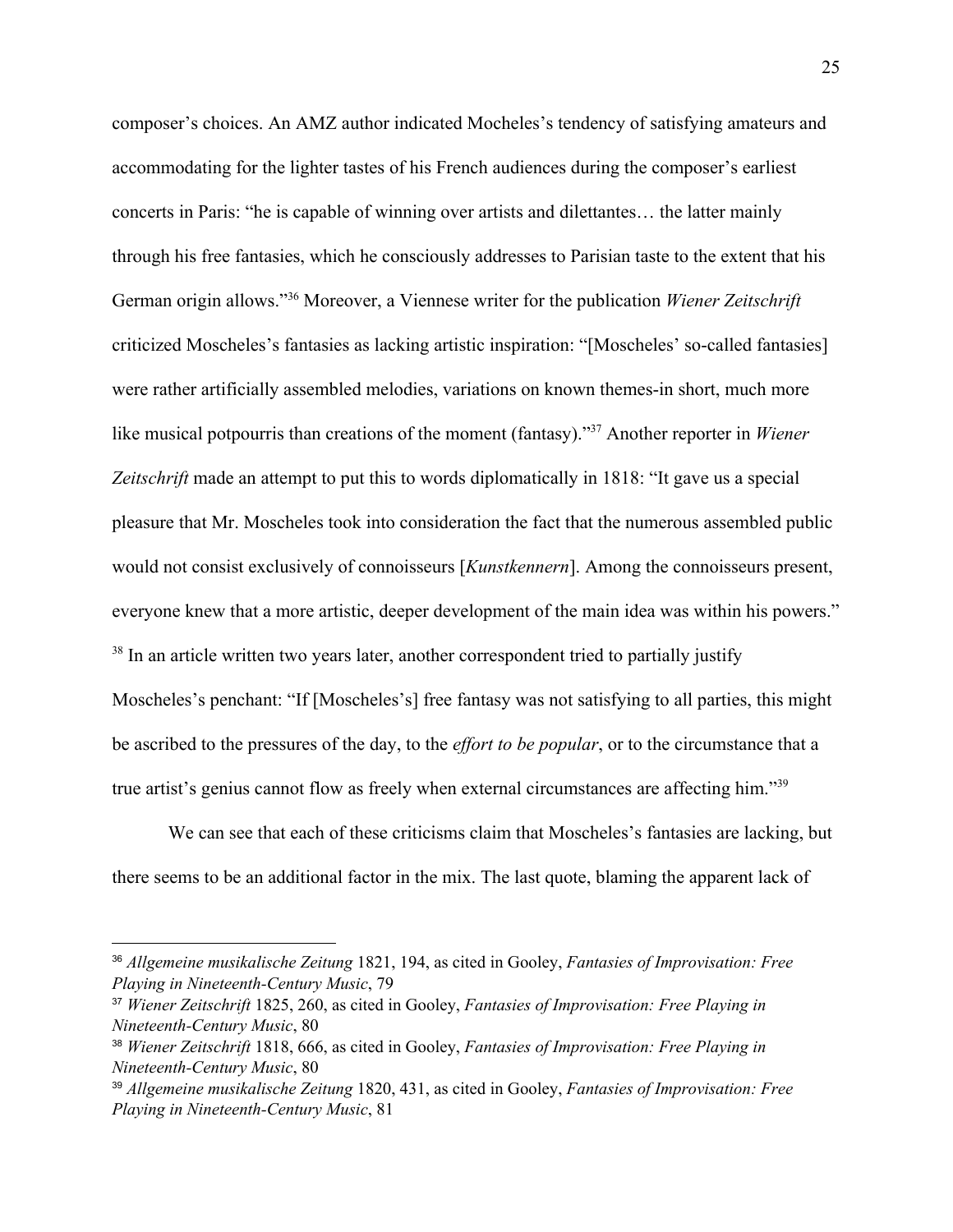satisfaction by Moscheles's fantasies to a pressure towards popularity, provides us a rather clear idea. The journalists of the AMZ and other publications seek the improvised fantasie to contain complex contrapuntal structures, along with what they regard as artistic, genuine development, for the sake of preserving the genre for themselves. Moscheles's fantasies, which involved more of the interplay between themes and frequently lacked learned elements of fugue, were degraded by the AMZ and other journalists.

Through the AMZ's authority as a journal that reliably covered musical information, as well as concert coverage all over the European continent, its writers were able to propagate its opinions of a high-brow ideal of the improvised fantasie, along with its opinions on each performer-composer according to their ideals.

### *The Growing Sense of Separation*

What did journals such as AMZ imply for performer-composers creating their own improvised fantasies? There was certainly an increased pressure for them to incorporate original fugues, and place less emphasis on arrangements of popular pieces. The demands of the connoisseurs were not only expressed, but they were also amplified by the authority of the AMZ. Improvised fantasies without contrapuntal elements were publicized to be lacking true artistic maturity as well as unsatisfactory by those that defined the musical culture of the time. While the connoisseurs found value in improvised fantasies and potpourris as a venue in which performer-composers could unleash their improvisatory talents, they were wary of the prospect of the genre's lowering in artistic value. As free-form genres that had no formal rules, and as instrumental genres that frequently involved embellished vocal melodies from operatic works, the fantasie and potpourri intrinsically did not quite fit the formal demands of the connoisseurs.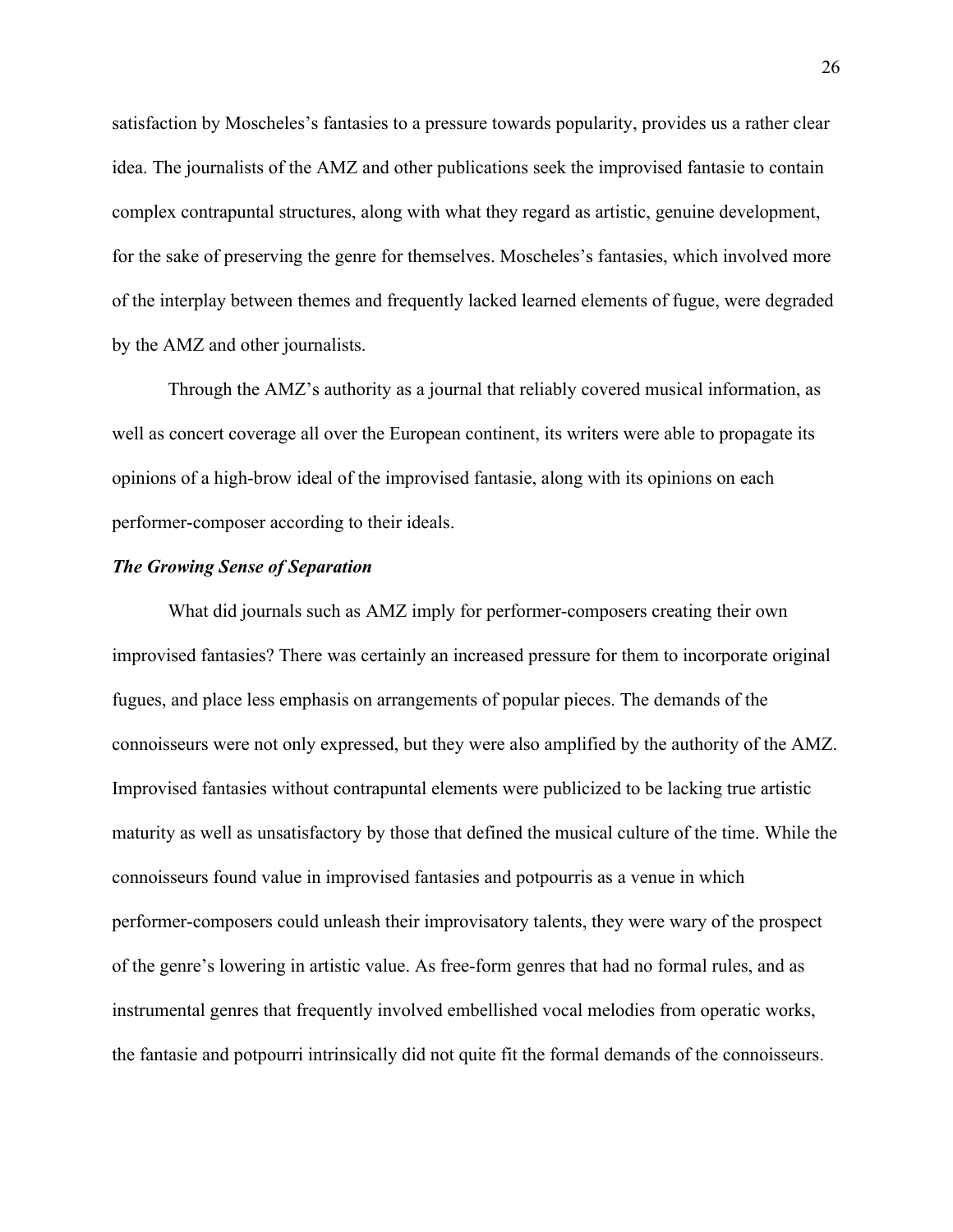Nevertheless, they strove to keep the genres as distinguished as possible by insisting on contrapuntal fugue - a complicated and well-crafted form of music established from pre-Baroque periods.

However, at the same time, it was not necessarily the case that public concert attendees were in full agreement with the attitudes of the high brow critics associated with the AMZ, even with its authority in dictating the musical tastes across Europe at the time. The first edition of Hummel's *Potpourri* (Op. 94) by C.F. Peters, published in Leipzig in 1822, includes a suggestion for a cut from measure 268 to 331, specified for the case of eliminating the fugue for "a public performance."<sup>40</sup> From this, we can infer that the general public wasn't as enthusiastic about the fugue. This was also most likely a reason why the fugue in the *Potpourri* did not proportionally take up a large amount of the piece. Potential consumers and performers of the *Potpourri* most likely knew that they, along with their audiences, would be content to forego the fugue. The public was, it seems, more excited to hear their favorite tunes from beloved operas - from operas that they could not get enough of -- and to be included in the concert experience as active members. For the public, the improvised fantasies and potpourris were "temporally expanded" experiences, special in their own way; through these potpourris audiences could activate a memory, a reminiscence of not just their favorite opera numbers, but even perhaps, of being at that particular opera. Contrapuntal fugue had little to do with all of this - making it an extraneous, unnecessary, and unfitting portion of their temporal and sensory experience.

Performer-composers were effectively caught between two parties with opposite agendas, each seeking opposing elements out of the improvised fantasie and potpourri. Most performers

<sup>40</sup> Johann Nepomuk Hummel, *Potpourri for Viola and Orchestra - Piano Reduction (op. 94)*. Edited by Norbert Gertsch and Johanna Steiner. (Munich: G.Henle Verlag, 2007)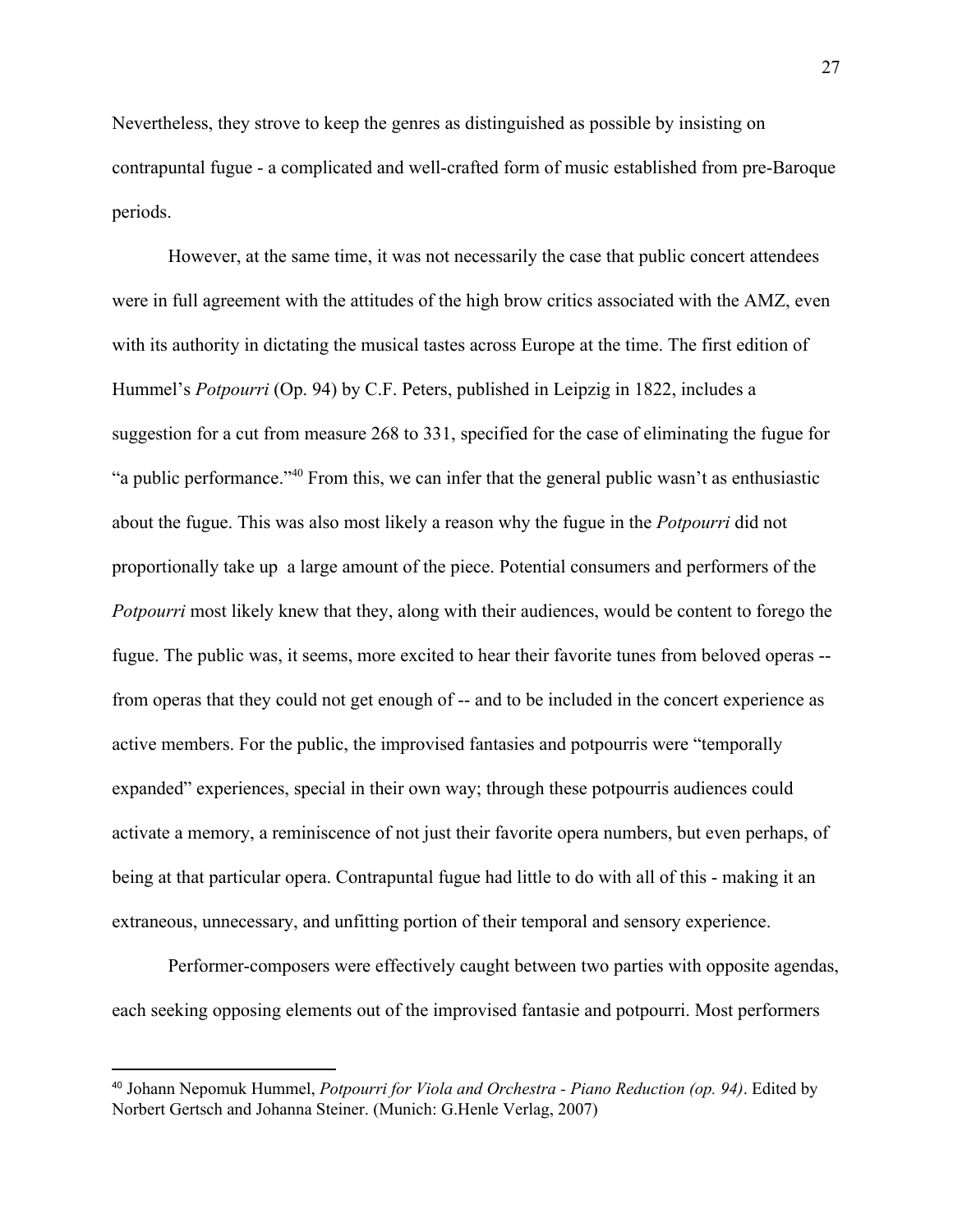who featured the instrumental, improvised fantasie in their concerts were able to satisfy the general public by being skilled in improvisation and having a wide repertoire of popular melodies. However, from the journal writings of the AMZ, we can observe that many performers were not able to satisfy the needs of the connoisseurs. Hummel was an exception in this regard; while the composer himself was aware of the fact that he could not perfectly satisfy all parties, he was able to provide both flourishing variations of popular melodies and contrapuntal fugues, so that both parties might be at least reasonably satisfied.

Over the trajectory of the mid- and late-nineteenth century, musical genres associated with improvisation - especially instrumental genres that combine serious, contrapuntal elements alongside light-hearted, operatic elements - waned due to increased separation between musical camps, and tastes: composers and performers, instrumental music and opera, connoisseurs and the general public. While the nineteenth century featured a number of notable piano virtuoso composers including Beethoven, Liszt, and Chopin, most composers no longer concerned themselves with performance. Though long a requirement for a composer to be an extraordinary performer, an increased focus on the musical "work" that occurred after Beethoven's death largely put an end to such musical versatility. With the refinement of both instrumental and opera genres, "successful" music became even more determined by the connoisseurs, leaving the preferences of a more pluralistic, diverse public behind.

In the *Ausfuhrliche theoretische-practische Anweisung zum Piano-Forte-Spiel* published in 1828, Hummel wrote:

"While I should have devoted my greatest efforts to pleasing the connoisseurs, I nevertheless sought to please non-connoisseurs as well. For there is no audience anywhere in the entire world that consists solely of connoisseurs [...]; they would have to be very pedantic, obstinate connoisseurs who would never feel the occasional urge to enjoy something that appeals to a mixed community of music lovers; or very untalented,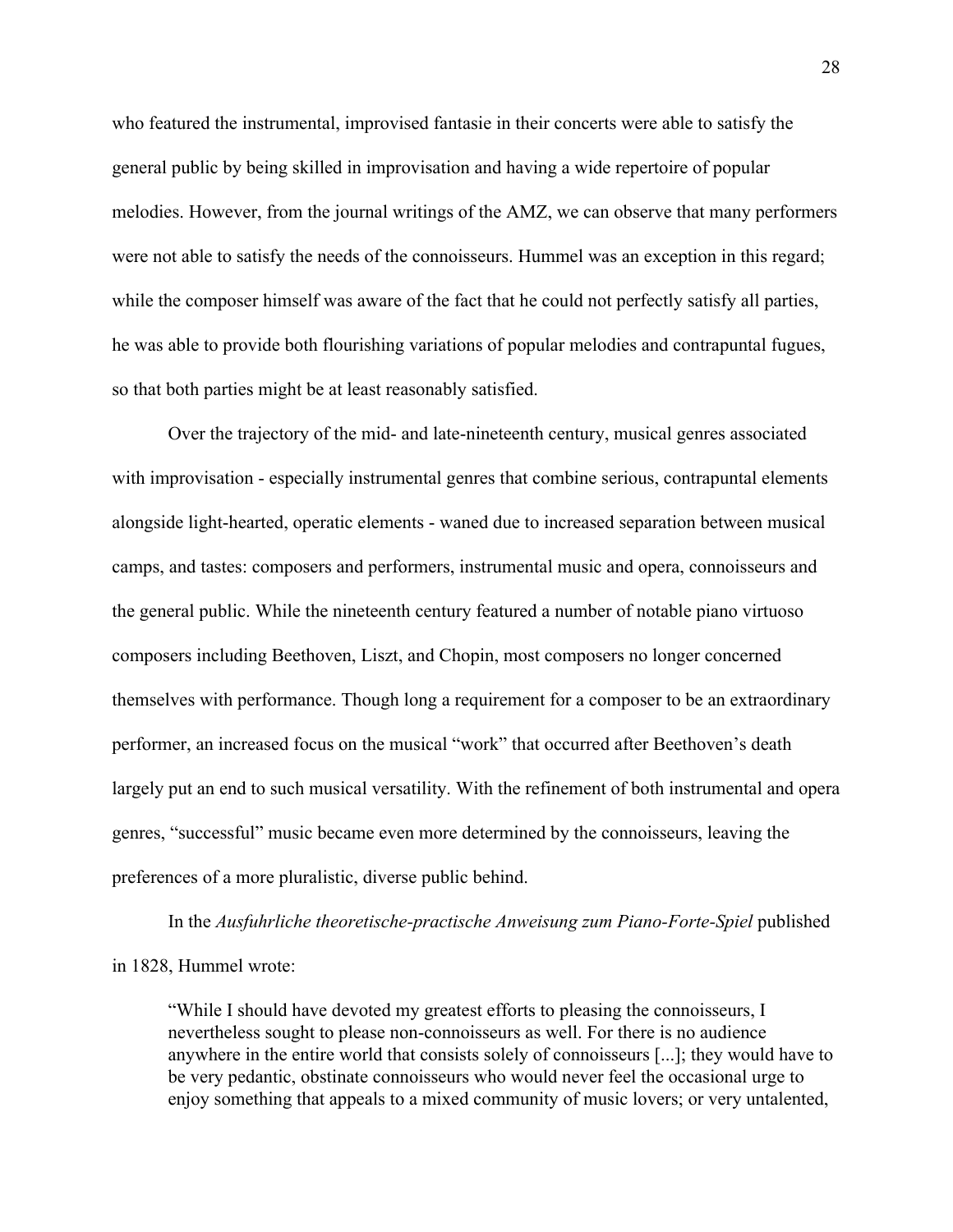inept artists who are unable to design and execute music that could appeal to connoisseurs as well as to others."<sup>41</sup>

By the end of the nineteenth century, the separation between connoisseurs and the general public, as well as instrumental and operatic genres, had rendered Hummel's goals, as well as his ways of achieving them, obsolete. Hummel, as a leading exponent of improvisational fantasie, had become an older, forgotten chapter of musical history.

# *Conclusion*

Perhaps this is a good time to revisit one of our initial questions: why did Fischer present a shortened, redacted version of Hummel's *Potpourri* in 1900? There was certainly some demand for viola *concertante* pieces. While the viola had some success as a solo instrument starting from the mid eighteenth century, "the number of new works decreased steadily, and concertos were replaced by more popular forms such as the fantasia, elegy and paraphrase. From about 1830 one can hardly find any new *concertante* works for the viola."<sup>42</sup> By the time Fischer presented the abridged version, the potpourri genre had been eclipsed by more popular, recognizable forms. Thus, it seems, Fischer presented the abridged version of the piece with the more familiar name *Fantasie*, possibly in an attempt to attract more violists. Additionally, by the twentieth century, there was a clear distinction between sophisticated, serious works and light-hearted works. Thus, it was likely very unusual for there to be a piece that united both types of content, especially in the way that Hummel's *Potpourri* did - incorporating a fugue within a piece full of arrangements of opera numbers. The fugue, which previously had significance as Hummel's vehicle of displaying his contrapuntal skills to impress the connoisseurs, has by then

<sup>41</sup> Johann Nepomuk Hummel, *Potpourri for Viola and Orchestra - Piano Reduction (op. 94)*. Edited by Norbert Gertsch and Johanna Steiner. (Munich: G.Henle Verlag, 2007)

<sup>42</sup> Johann Nepomuk Hummel, *Potpourri for Viola and Orchestra - Piano Reduction (op. 94)*. Edited by Norbert Gertsch and Johanna Steiner. (Munich: G.Henle Verlag, 2007)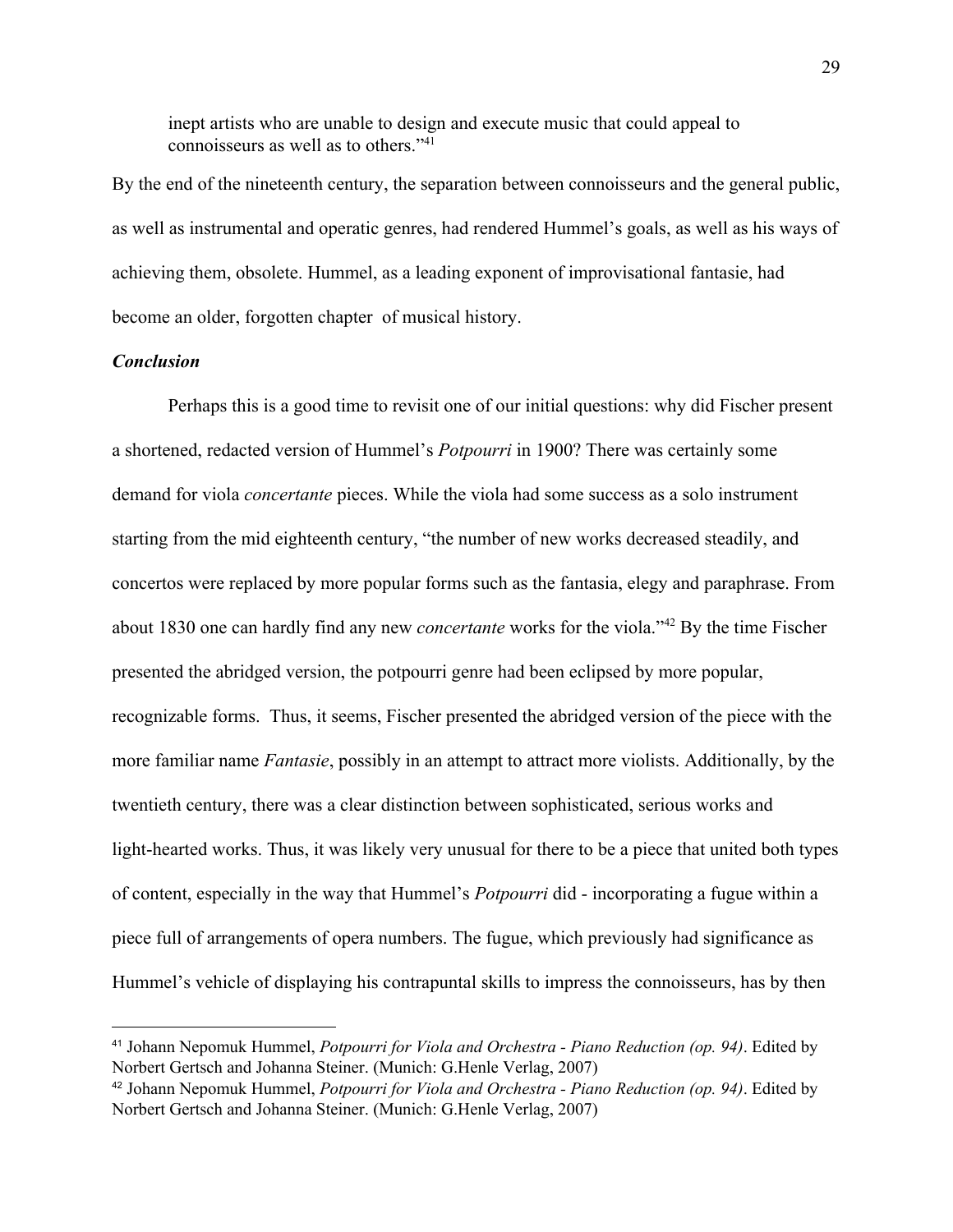been rendered as a confusing and extraneous section. In a way, the results of the trajectory of musical culture in the nineteenth century manifested themselves in Fischer's instinctive decision to remove Hummel's fugue.

Moreover, we can speculate as to why the cut was made between the *Don Giovanni* section and the D major finale. Out of all of the arranged material, the *Don Giovanni* section is one where the solo viola asserts the role of the singer, more than one simple musical phrase is represented, and Hummel's skills in devising an arrangement are all included. Moreover, *Il mio tesoro* remained a well-known and beloved opera aria into the twentieth century; violists playing the *Fantasie*, along with their audiences, could enjoy playing a recognizable excerpt from one of the most famous operas in all of music. Additionally, the *Don Giovanni* section is the most convenient - not only does it immediately follow the introduction, but its original transition to the D major *Boleros* section can be reutilized as a transition to the D major finale. No matter what the ultimate reasoning, however, the *Don Giovanni* section was the only borrowed material featured in the reduced version. With this, A.E. Fischer, Bremen, and Carl Fischer of New York enjoyed a lucrative editorial gamble by satisfying demands for viola *concertante* works with the short and light-hearted *Fantasie*. However, by doing so, they not only reduced Hummel's *Potpourri* by two thirds, but more significantly, swept away Hummel's original composition along with the cultural significance of the potpourri genre.

Let us revisit a key player that we had briefly discussed -- Beethoven, the prodigious composer that Hummel was constantly compared with during his day. While Hummel's *Potpourri* was composed in 1820, Beethoven's Ninth Symphony was in the works between 1822 and 1824, with its premiere in 1824. The final movement of Beethoven's Ninth Symphony broke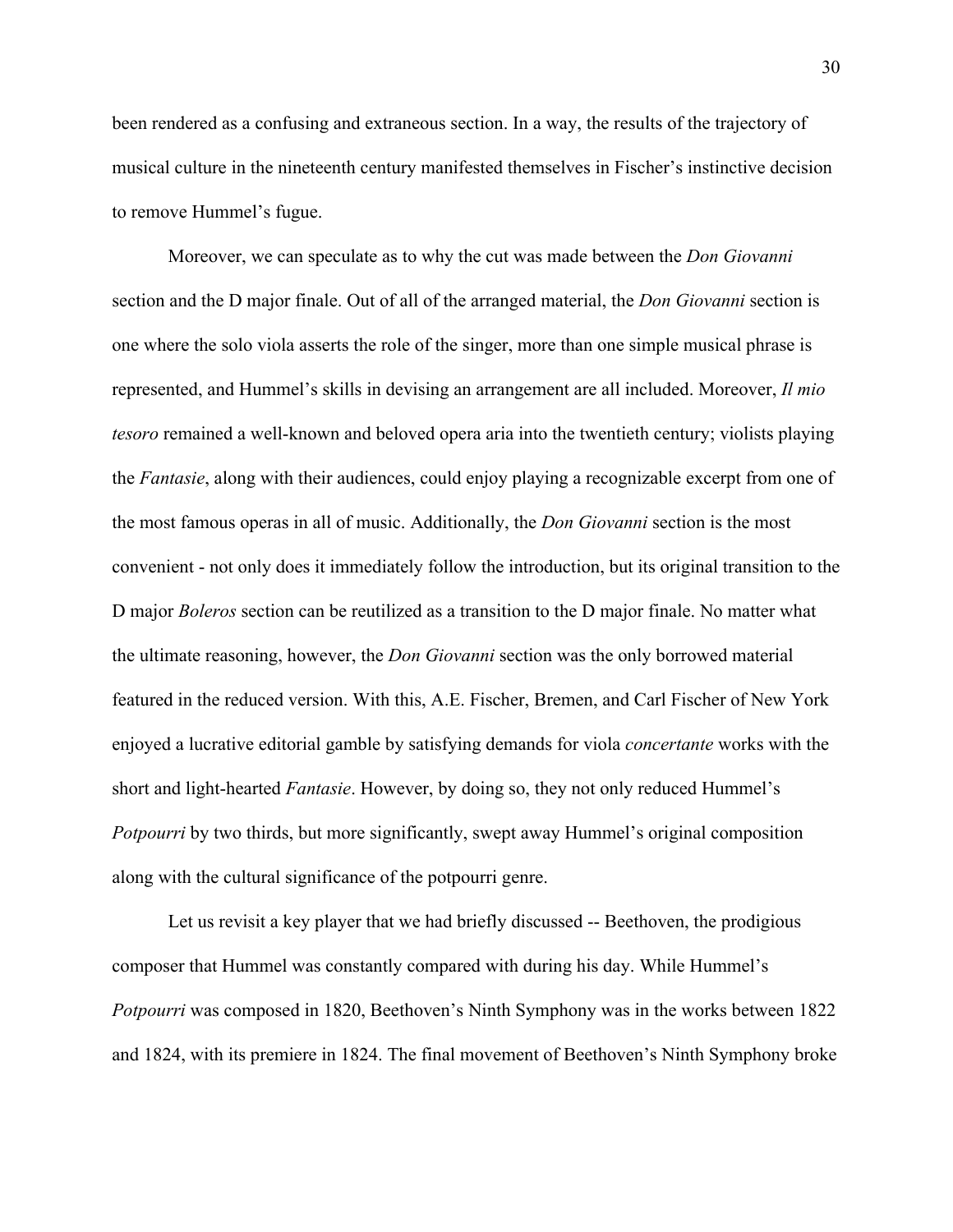many of the norms of instrumental music of that time; although symphonies were purely instrumental at that time, this movement features a vocal quartet that breaks out into song followed by a chorus, both singing an elaborate theme and variations with one of the variations being a powerful fugue. We can observe that Beethoven was aiming for nothing less than genre hybridity in the finale of his Ninth Symphony. Beethoven, as Hummel, was working within and through the same unstable musical climate of the day,combining genres of instrumental and vocal music, as well as theme and variations and fugue, but in case within a symphony rather than an improvised fantasie. A writer from the AMZ describes this last movement: "Like in a potpourri, in short periods, all previously-heard principal themes are paraded before us once again in colorful succession, as if reflected in a mirror."<sup>43</sup> However, while the Ninth eventually gained great praise from Beethoven's followers and connoisseurs, the results of its May 7th, 1824 premiere suggest otherwise: the expenses stripped most of the gains, making the total profit only 420 gulden, many critics noted on the poor execution of the piece due to its lack of rehearsals, the public was astounded by the degree in which this new piece differed from the symphony they were comfortable with, Rosenbaum, a journalist, notes "for all the large forces, little effect."<sup>44</sup> On a second, most likely better, opportunity for the public to listen to the Ninth Symphony, "the house was less than half full" due to the unusually nice weather of the day of the performance.

<sup>43</sup> Thomas Forrest Kelly. *First Nights-Five Musical Premieres*. (Yale University Press, 2000), 175; Original quote from the *Leipziger Allgemeine musikalische Zeitung 26, no. 27 (July 1, 1824): cols 437-42* <sup>44</sup> Kelly. *First Nights-Five Musical Premieres.* 170; Original quote from the *diary of Joseph Carl Rosenbaum*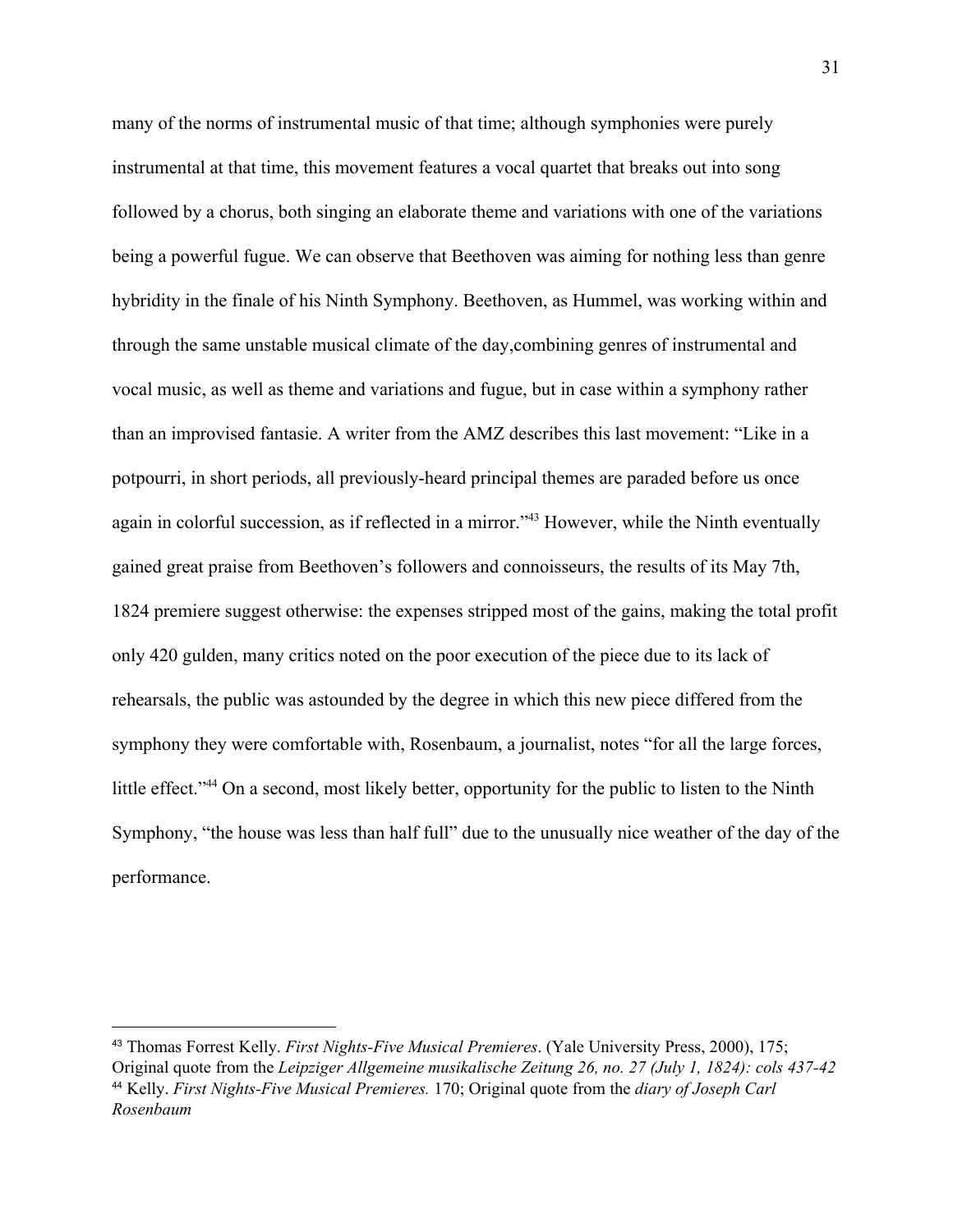In contrast, Hummel continued to be renowned for his improvised fantasies, even in 1830. An article previewing Hummel's March 21st concert in Paris featured in *Le Globe* discussed Hummel's improvisatory talents:

"There are few musical imaginations richer and more abundant than Hummel's. Even while only writing for the piano, he makes one dream of an orchestra, voices, dramatic effects: a simple piece without accompaniment frequently produces impressions of the same type that a symphony of Beethoven makes one feel. This wholly poetic manner of feeling and making his art speak reveals itself above all in improvisation; it is there that Hummel is prodigious and perhaps without rivals. Improvising, for him, is not a work of mechanism and memory; he is not content to take a theme, modulate it and embellish it for a few minutes, then to leave it there to recommence the same operation on a second theme, nay even on a third; no, he seeks a thought, and develops it in all its facets without formulas, without making a patch work, by an effort totally spontaneous and daring."<sup>45</sup>

Even in times when the improvised fantasie came under criticism and the genre waned in

popularity, it remained Hummel's strong suit, as the performer-composer was equally

appreciated by connoisseurs and the general public. Although we will never be able to perceive

exactly the kind of experience that Hummel's audiences cherished, the *Potpourri* gives us a

snapshot, a refined approximation, of the shifting musical tastes and standards during the first

three decades of the nineteenth-century, and the distinct beauty of Hummel's improvisation.

<sup>45</sup> Kroll. *Johann Nepomuk Hummel: a Musician's Life and World*, 126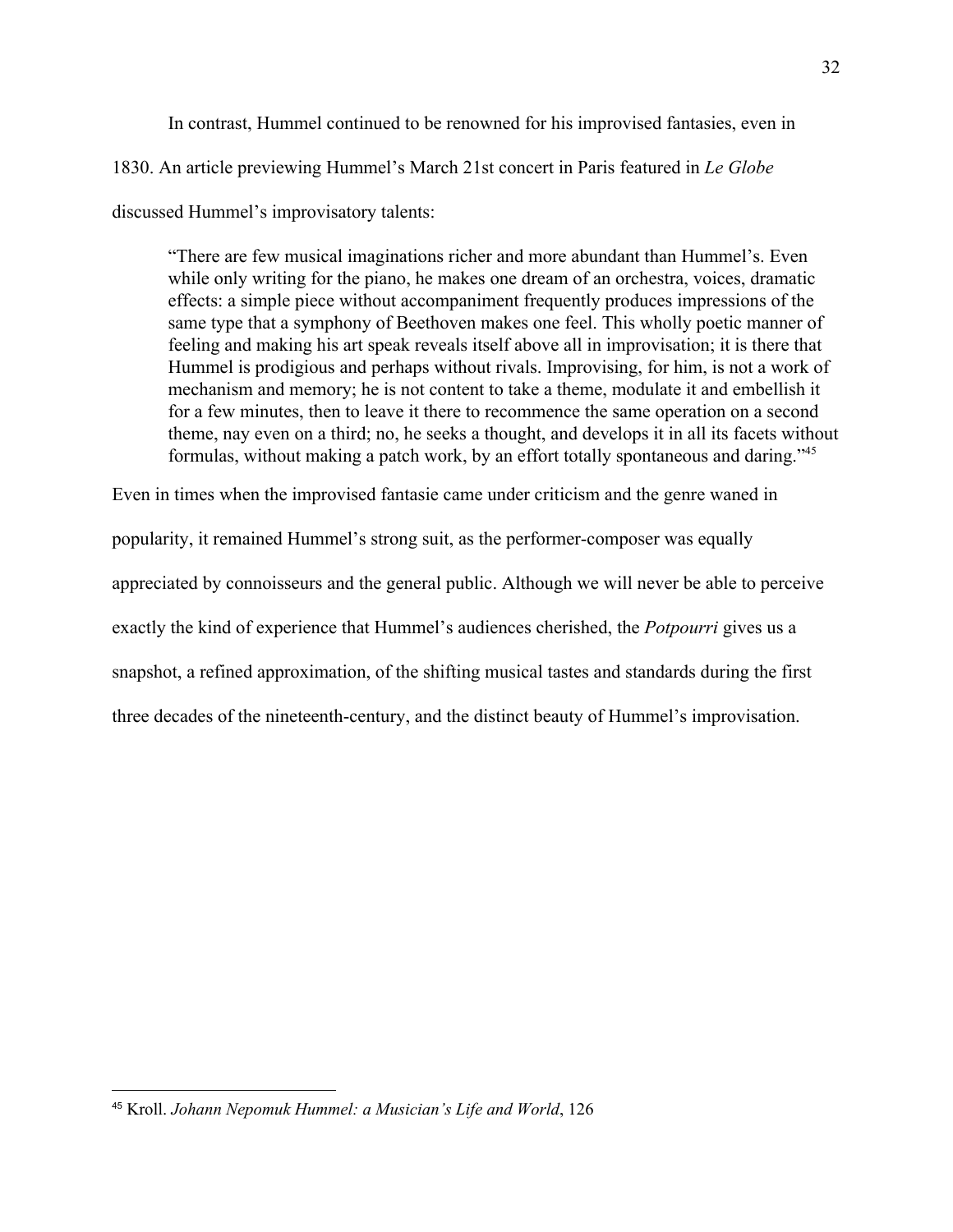# Works Cited

Abbate, Carolyn, and Roger Parker. *A History of Opera* Updated edition. New York:W.W. Norton & Company, 2015.

Barbour, J. "Allgemeine Musikalische Zeitung, 'Prototype of Contemporary Musical Journalism.'" Music Library Association Notes 5, no. 3 (June 1, 1948): 325–337. [http://search.proquest.com/docview/740687561/.](http://search.proquest.com/docview/740687561/)

Cohn, Richard. "Uncanny Resemblances: Tonal Signification in the Freudian Age." *Journal of the American Musicological Society* 57, no. 2 (2004): 285-324. Accessed May 4, 2020. doi:10.1525/jams.2004.57.2.285.

Gooley, Dana A. (Dana Andrew). *Fantasies of Improvisation: Free Playing in Nineteenth-Century Music*. New York, NY: Oxford University Press, 2018.

Hummel, Johann Nepomuk. *Potpourri Op.94 ("Fantasie") für Viola und Orchester Kavierauszug*. Edited by Norbert Gertsch and Johanna Steiner. Piano reduction by Johannes Umbreit. Munich: G.Henle Verlag, 2002

Kelly, Thomas Forrest. *First Nights - Five Musical Premireres*. Yale University Press, 2000.

Kroll, Mark. *Johann Nepomuk Hummel: a Musician's Life and World*. Lanham, Md: Scarecrow Press, 2007

Leichtentritt, Hugo. *Musical Form*. [1st English ed.]. Cambridge: Harvard University Press, 1951.

Osborne, Richard. "Tancredi." *Grove Music Online.* 2002; Accessed 2 May. 2020. https://www.oxfordmusiconline.com/grovemusic/view/10.1093/gmo/9781561592630.001.0001/ omo-9781561592630-e-5000005711.

Sachs, Joel, and Mark Kroll. "Hummel, Johann Nepomuk." *Grove Music Online.* 20 Jan. 2001; Accessed 2 May. 2020.

[https://www.oxfordmusiconline.com/grovemusic/view/10.1093/gmo/9781561592630.001.0001/](https://www.oxfordmusiconline.com/grovemusic/view/10.1093/gmo/9781561592630.001.0001/omo-9781561592630-e-0000013548) [omo-9781561592630-e-0000013548.](https://www.oxfordmusiconline.com/grovemusic/view/10.1093/gmo/9781561592630.001.0001/omo-9781561592630-e-0000013548)

Roche, Jerome, and Henry Roche. "Moscheles, Ignaz." *Grove Music Online.* 2001; Accessed 2 May. 2020.

[https://www.oxfordmusiconline.com/grovemusic/view/10.1093/gmo/9781561592630.001.0001/](https://www.oxfordmusiconline.com/grovemusic/view/10.1093/gmo/9781561592630.001.0001/omo-9781561592630-e-0000019185) [omo-9781561592630-e-0000019185.](https://www.oxfordmusiconline.com/grovemusic/view/10.1093/gmo/9781561592630.001.0001/omo-9781561592630-e-0000019185)

Rushton, Julian. "Don Giovanni (ii)." *Grove Music Online.* 2002; Accessed 2 May. 2020. [https://www.oxfordmusiconline.com/grovemusic/view/10.1093/gmo/9781561592630.001.0001/](https://www.oxfordmusiconline.com/grovemusic/view/10.1093/gmo/9781561592630.001.0001/omo-9781561592630-e-5000901351) [omo-9781561592630-e-5000901351.](https://www.oxfordmusiconline.com/grovemusic/view/10.1093/gmo/9781561592630.001.0001/omo-9781561592630-e-5000901351)